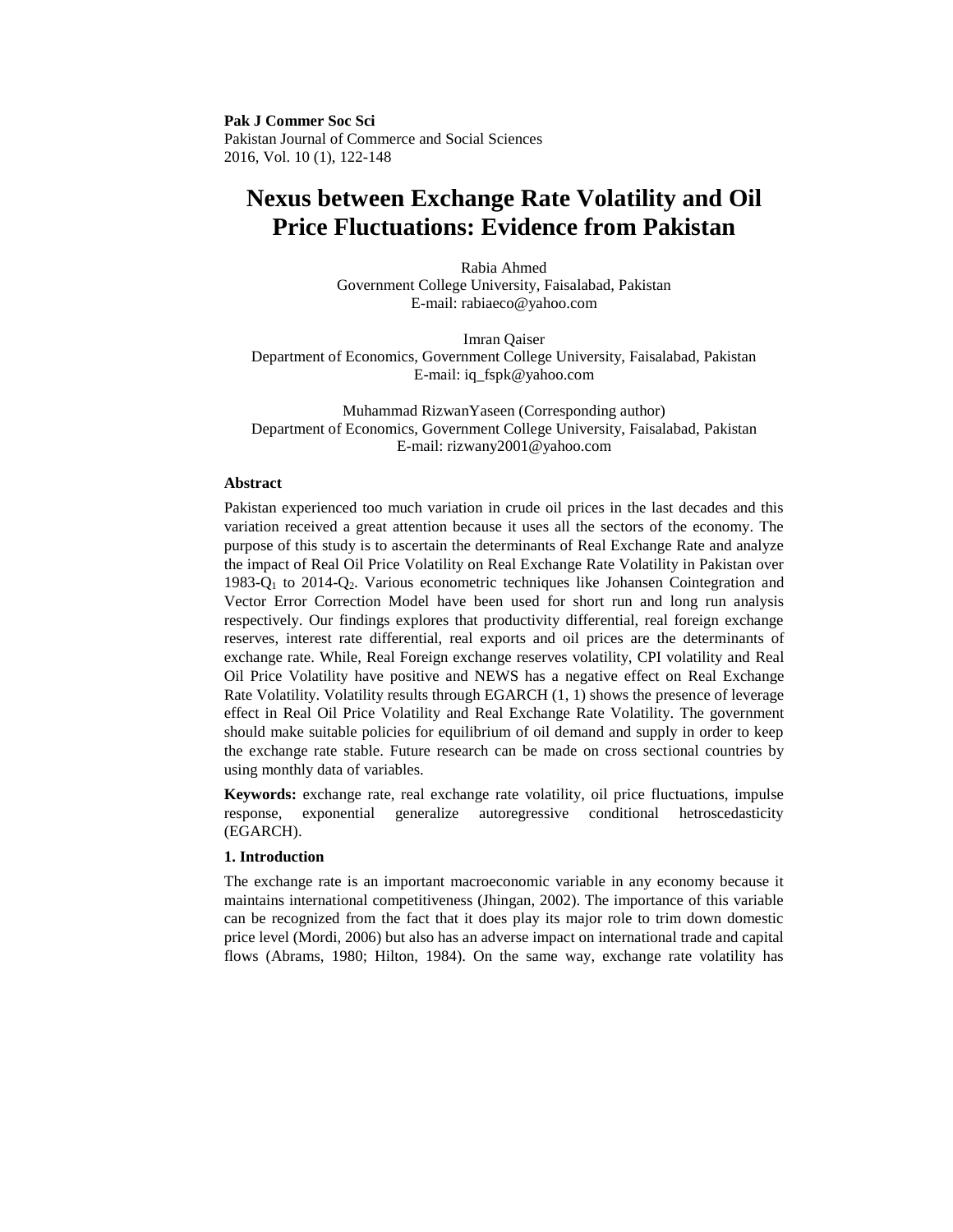become an imperative issue between developing countries because it creates hurdles to achieve two main policy maker's objectives: price stability and economic growth.

Most of the traders produce goods and services and sell them internationally. They measure their benefits and costs in term of the US Dollar. Similarly, all the developing countries receive funds, assistances and grants in term of dollar and they reimburse their money in the same currency. So, US dollar is acceptable in all over the world when transactions are made internationally. Normally, central bank of a country decides whether the exchange regime should be fixed or floating. It is important to clear here the scenario behind the exchange rate in nominal and real term. The real exchange rate can be distinguished from nominal through the value of county's product in term of another; while the price of a currency in term of another is termed as nominal exchange rate.

The phenomenon of volatility can be defined as fluctuations and uncertainty in asset pricing, portfolio optimization and risk management. Volatility tends to increase if elasticity of demand and supply is high and vice versa (Obadan, 2006). Exchange rate volatility is linked with flexible exchange rate. Variability in itself is not a critical problem. If variability is predicable then volatility has not significant undesirable effect on international trade and capital flows (Hakkio, 1984).

Pakistan is one of those agrarian based economies that are gradually switching towards industrialization. This country examined multiple exchange rates since its independence. Before 1973, there was fixed exchange rate in Pakistan, but after that it was firstly linked by the pound. History of exchange rate has shown a continuous trend of depreciation since 1982 to 2001 but this depreciation changed in appreciation in 2002 due to development and events since 1998. Stability can be seen in the fiscal year 2005-2006. The average nominal exchange rate was Rs. 91 US dollars from July 2012 to June 2013 and it depreciated by 6.87 percent when exchange rate rose by Rs. 98 US dollar in July 2014. Exchange rate reached to its peak at Rs. 107 US dollars in March 2014 when Loan has paid for the International Monetary Fund (IMF) Rs. 76.54 million as interest. After March 2014, exchange rate appreciated to Rs. 101 US dollar till June 2015. The main reason for this appreciation was a downward trend in oil prices.

Oil market plays a vital role in all sectors of the economy (Azid et al*.,* 2005). Pakistan, as an oil importing country, experienced large oil price shock (Siddquia a a huge share2001) and it has huge share of cost of oil in GDP. Its users have less ability to lessen their consumption. The first oil price shock was observed in 1973 because of the OPEC oil embargo. The crude oil price was \$4.20 per barrel in 1973. Crude oil price remained constant between 12\$ to 14\$ per barrel in 1974 to 1978. From 1979 to 1985, oil price fluctuated due to the Iranian revolution, Iraq war, OPEC quotas, and Iraq invasion of Kuwait. Their price has been increasing continuously since 2003 and reached at its peak (126\$/barrel) in July 2008. However, after that, a declining trend can be seen. In June 2014, crude oil price was \$115/ barrel, but it declines to \$50/ barrel in the first month of 2015 that in returns appreciates exchange rate. This appreciation reduces inflation from 8 to 9 percent. This decrease in prices improves import bill by \$ 691US million, but this positive impact vanished when imports of petroleum products increased by 6.3 US\$ million. Even though, oil prices in Pakistan reached at its lowest level, but it has not any positive impact on import bill. The import bill during June 2015 was 12.3\$ billion. The main reason is that exports are decreasing due to energy shortage (GOP, 2015).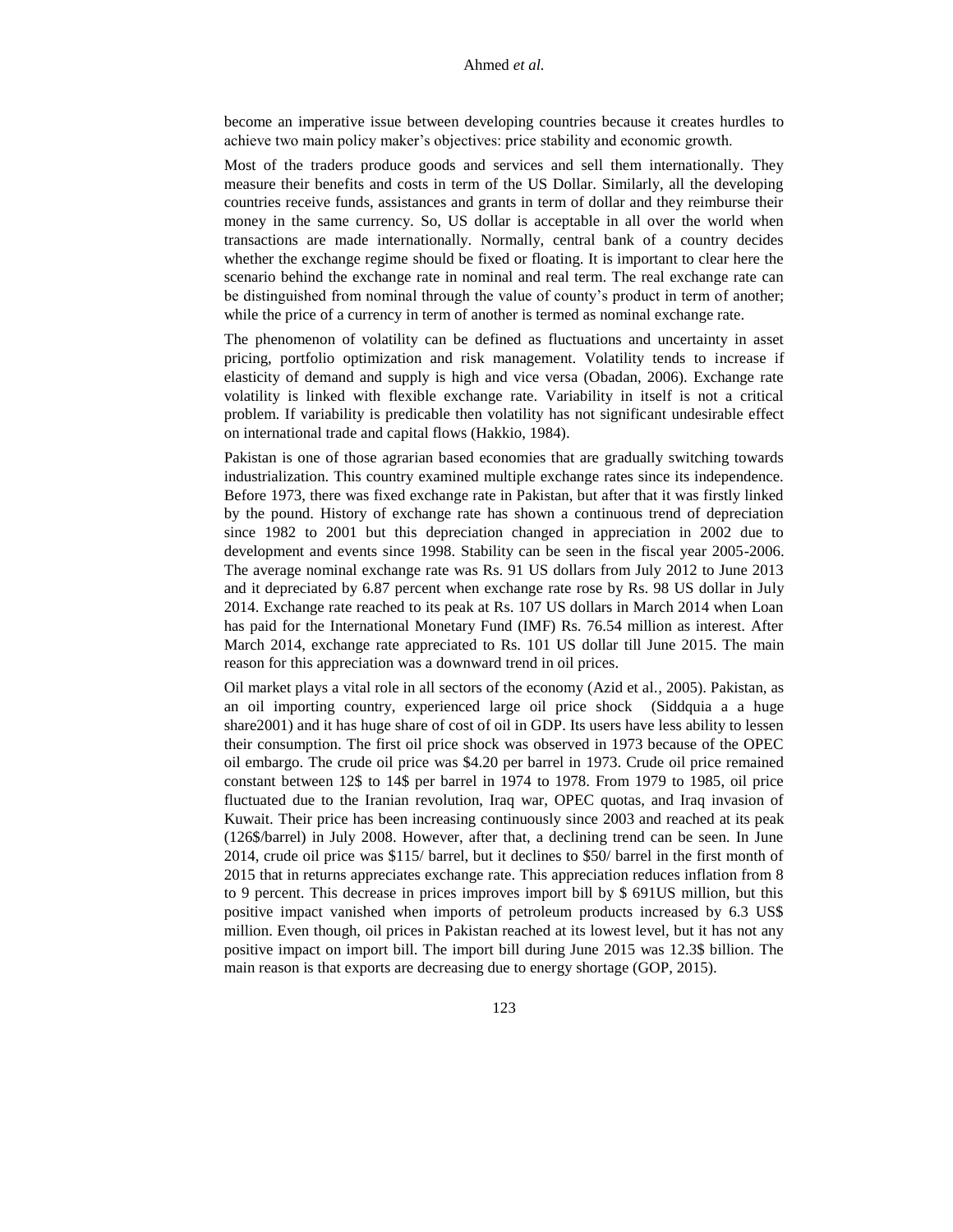As the demand for crude oil has been increasing day by day in all over the world, the influence of oil price on exchange rate and exchange rate volatility will become more and more obvious. So, it has become more requisite to study further on the impact of oil price variability on exchange rate fluctuations.

This study contributes to fill the gap in literature regarding oil price variability and exchange rate fluctuations. This paper explores that oil price is also the key variable that determine the real exchange rate of Pakistan. The importance of this study is due to the usage of latest quarterly data from 1983-Q1 to 2014-Q4. In this study, there is the introduction of new variables like CPI volatility, Real Foreign Exchange Reserves, NEWS and Oil Price Volatility. These variables used in the studies of oil exporting countries, but not used in case of Pakistan.

Our study applies EGARCH models to measure exchange rate volatility, CPI Volatility, Real Foreign Exchange reserves and Oil Price Volatility. EGARCH models are free for non-negativity constraints and leverage effect can be analyzed from these models. On the other hand, former studies used ARDL, ARCH, GARCH, IGARCH and TGARCH, models to measure volatility in case of Pakistan. These models measure the symmetric effect in conditional variance only and they do not provide any idea about good news or bad news.

This paper explores the determinant of real exchange rate and the significance of this study can be stated as it will help us to find whether oil price volatility have any impact on exchange rate volatility or not in the presence of control variables like CPI volatility, Real Foreign Exchange Reserves and NEWS. Secondly, this study also determines the influence of regime, political regime and news on exchange rate volatility. After giving detail overview of the exchange rate and oil prices in the introduction, this paper is arranged as follows. Second chapter explains the work of other studies related to the determinants of exchange rate, oil price and its volatility. Third chapter consists of models, description of the variables, estimation techniques and methodology. Chapter forth empirically explores the determinants of exchange rate and investigates the impact of oil price volatility on exchange rate volatility in the context of Pakistan. Finally, chapter fifth deals with conclusions and policy recommendation to higher authorities.

## **2. Literature Review**

Various researchers explored the factors that affect exchange in the presence of oil price by using time series as well as cross sectional data. The empirical analysis on the impact of oil price variability on exchange rate fluctuations has always been a great concern to macroeconomists. Before discussing the literature review, firstly we will highlight some theoretical background of exchange rate. RudigerDornbusch (known as monetarist) presented his Dornbusch Overshooting Hypothesis (sticky price monetary model) or exchange rate overshooting model in 1976. According to this model, if exchange rate disturbance is more than its long run response, this situation is called overshoot (Dornbusch, 1976). Moreover, if a country experience shock (real or nominal), its exchange rate may start to diverge from its equilibrium level because of purchasing power parity (PPP) condition. PPP states that prices are rigid in short run and it adjust slowly in long run. This adjustment of prices directly affects real money balance and indirectly demand for money. Real money balance increases due to a slower moment of prices and in order to compete the money balance, interest rate should have to decrease.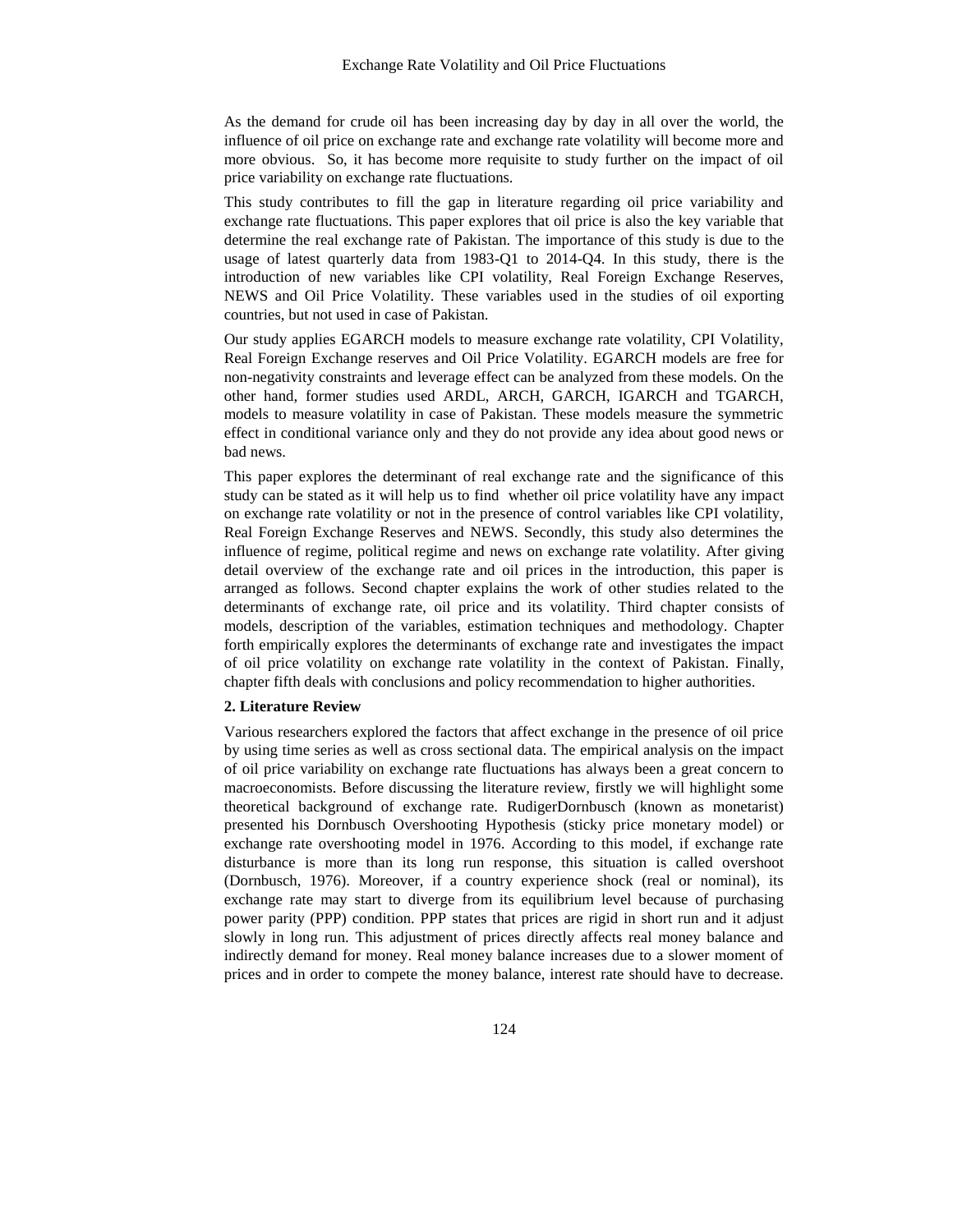This will increase the demand for money. When prices settle after the disturbance happen, exchange rate shifts back to their original position. Interest rate and exchange rate are attached to the interest rate parity condition. Interest rate differential works as an ancillary factor to determine exchange rates. This relationship is based on uncovered interest rate parity condition. This condition states that the anticipated exchange rate and home and foreign country interest rate should be equal.

In 1964, Balassa- Samuelsson expressed the relationship between equilibrium exchange rate and productivity. The assumption of Balassa- Samuelssonstates that those sectors who exports the goods to another market, has higher productivity as compared to those sectors who have not share in exports. Wages in the tradable sector tend to increase and put pressure on the wages of non-tradable sector. Thus, wages are expected to rise as a whole. This increase in wages will raise prices of non-tradable only because tradable good have one fix price internationally. As a result, home currency real exchange rate will appreciate.

Hau (2002) proved the theoretical essence of Obstfeld-Rogoff model by finding the association between trade integration and exchange rate instability. Adubi and Okunmadewa, (1999), Calderon and Kubota (2009) and Mwangi et al. (2014) verify this model. These studies conclude that exchange rate volatility has an inverse relationship with agriculture exports and if the prices are more elastic, then nominal and real shocks have less impact on the volatility of real exchange rate.

The observed literature showed that there are two main approaches to investigate the impact of news on exchange rate variability; innovation in interest rate and the difference between actual interest rate and expected interest rate (Frenkel, 1981). Galati and Ho (2001) conducted a study on US and Euro area to explore that how much level of daily movements in euro/dollar determined by about the macroeconomic condition in 1999 to 2000. Results demonstrated that there is an appreciable correlation between macroeconomic news and daily movements of the euro against the dollar. Stancik (2006) analyzed on the determinants of exchange rate volatility by six Eastern European Countries and six central countries. Results confirmed that exchange rate volatility have largely affected by the news.

The main findings of Hviding (2004) on the panel of 28 countries showed that higher reserves reduced exchange rate volatility. According to him, higher foreign exchange reserves reduce the likelihood of currency, lower external borrowing cost and improve confidence of investors. These findings are similar with respect to Pakistan (Javed and Farooq, 2009; Khan, 2013). Egert (2002) investigated on Balassa- Samuelsson principle and found a weak association of productivity differential and exchange rate. To explore the relationship between exchange rate unpredictability on productivity growth, Aghion (2009) conducted a study on cross-country panel data (47 countries) that covered the period from 1970 to 2000. Results revealed that when productivity growth of undeveloped countries decreased, exchange rate volatility increased due to decrease in exports.

There are many studies on exchange rate and oil price of Nigeria (oil exporting country) that showed the positive relationship between them (Corden, 1984; Akram, 2004). On the same way, oil price fluctuations positively effect on exchange rate volatility in Nigeria (Selmia et al., 2012; Salisu and Mobolaji, 2013; Ogundipe and Ogundipe, 2013). But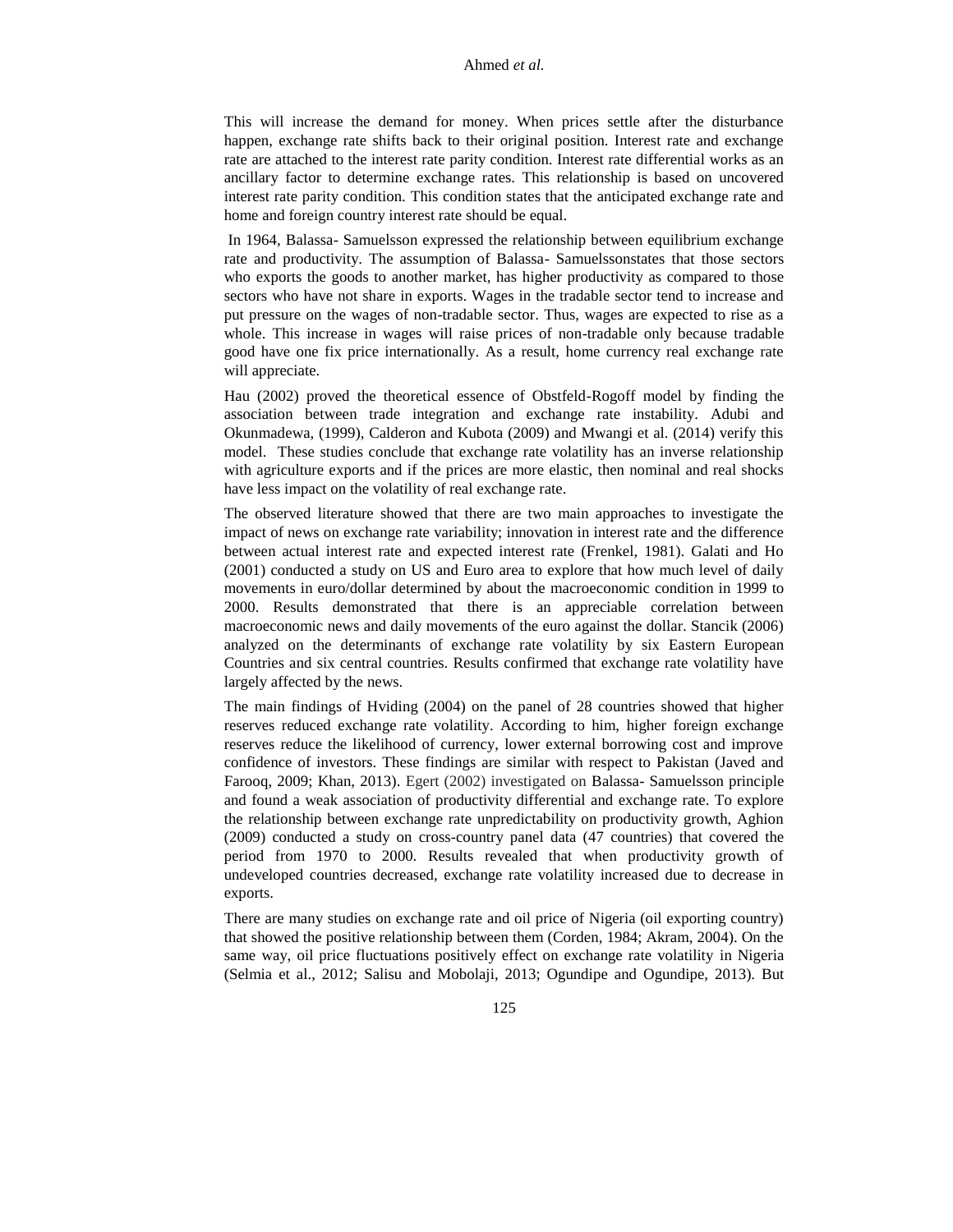Adeniyi et al. (2012) found out the asymmetric effect of oil price on exchange rate instability of Nigeria by using EGARCH model. These results reported by Cheng et al., (2015) in which oil price, exchange rate and electricity price have a causal asymmetric relationship to each other. Unlike these studies, Babatunde (2015), investigated that oil price shocks depreciated the exchange rate because Nigerian government import more refine oil to other countries when oil prices increase. These results were suggested by Fowowe (2014). Omoniyi & Olawale (2015) used bound testing procedure to explored the relationship between Nigerian exchange rate, oil price and inflation. Results revealed that increase in oil prices is associated with the appreciation of the exchange rate and inflation is linked with depreciation in the long run.

There occurred positive link between the rate of interest and exchange rate volatility because higher interest rate attracts foreign capital that increased surplus in the balance of payment thereby appreciated the domestic currency. Moreover, the rate of exchange depreciated with a rise in inflation of the country because when inflation rises, both public and private sectors shift their profits to abroad. Demand of foreign currency increased, which will effect on the domestic currency through depreciation (Messe & Rose, 1983). Izraf and Aziz (2009) estimated the long run effect of real interest rate differential, real oil price on exchange rate by using monthly data of eight countries over the period of 1980 to 2008. Pooled mean group' results exposed that interest rate differential negatively correlate to exchange rate in Pakistan. This study also explored that higher oil price lead to lower exports and consequently has a negative effect on the value of the exchange rate. This oil price results are consistent with Samara (2009). Jamali et al. (2011) also investigated on oil price shocks on Pakistan and scrutinized that it has significantly effect on interest rate and real effective exchange rate.

Asari et al. (2009) considered VECM in order to analyze the relationship between interest rate and inflation in Malaysia that covers the period from 1999 to 2009. Long run relationship suggested that inflation negatively correlate with exchange rate volatility while interest rate positively in the case of Malaysia. These results are consistent with the study of Danmola (2013). Another study on the Malaysian economy exposed that there exists asymmetric effect between conditional volatility of oil price; indicating that bad news have more effect on the conditional volatility of oil prices as compared to good news (Ahmed and Wadud, 2011)

To explore the relationship between exchange rate and oil price, (Berument et al., 2014) investigated their relative effectiveness on the prices of petroleum products. By using weekly data for seven years (2005-2012), they found that depreciation in exchange rate raised the price of petroleum products, but this increase is comparatively less when oil price increased in long-run and vice versa in short-run. In order to deal with the nonlinear causality of oil importing countries (China and India), Bal & Rath (2015) conduct a study on oil price and exchange rate by using monthly data from 1994 to 2013. After the confirmation of nonlinear causality between oil price and exchange rate through the BDS test (for both countries), results found the bi-directional and uni-directional Granger causality between the variables in India and China respectively.

Earth quake played a vital role by distrubing infrastucture for any economy. Li & Jing (2015) analyzed the after effects of Japan Earthquake on yen exchange rate and on crude oil price. This study found that after an Earthquake experienced, exchange rate appreciated sharply in the short run. This appreciation increased oil prices but in the long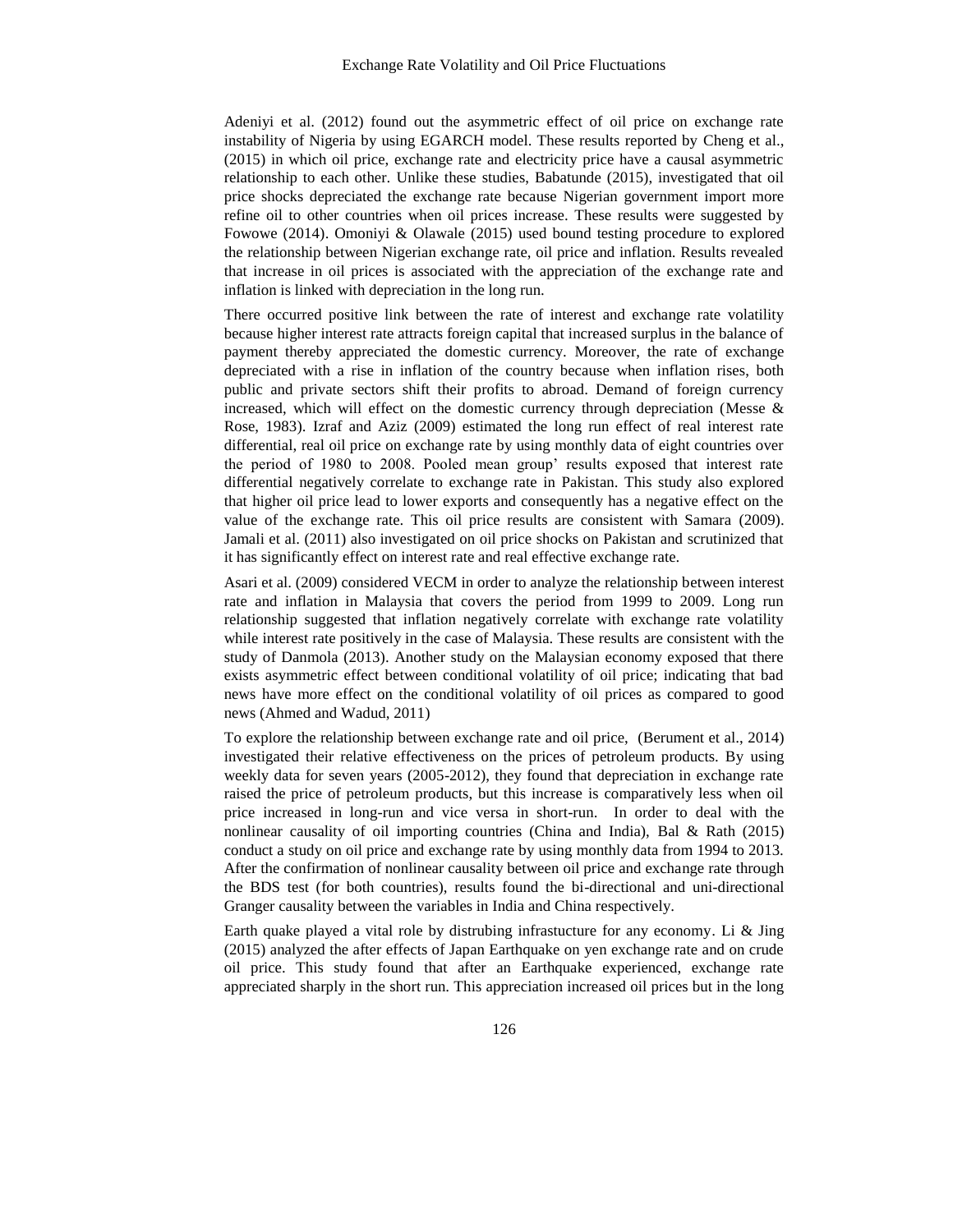run all these changes become stable. Basnet & Upadhyaya (2015) scrutinized on five Asian countries and examined the impact of oil price volatility on inflation, output and exchange rate through SVAR model. Results demonstrated that oil price volatility has not much impact on output because these countries enclosed large inflow of investment and have enormous exports.

#### **3. Data and Methodology**

This section examines the description of variables, availability of data and methodology. Firstly, we will generate the model and then we illustrate the variables in detail.

- *3.1 Model specification*
- 3.1.1 First Model

To explore the determinants of exchange rate, Real Exports (REXP), Productivity Differential (PROD), Interest Rate Differential (DRR), Real Foreign Exchange Reserves (RFER) and Oil Price (OILP) are taken as independent variable.

 $RER_t = \alpha_o + \beta_1 REXP_t + \beta_2 PROD_t + \beta_3 DRR_t + \beta_4 RFER_t + \beta_5 ROILP_t + \mu_t$ 

Where  $\alpha$ ,  $\beta$ 's and  $\mu$  intercepts, slope and white noise error are term respectively.

#### 3.1.2 Second Model

Second model investigates the link between Real Exchange Rate Volatility (RER\_VOL) and Oil Price Volatility (ROILP\_VOL). While Real Foreign Exchange Reserves Volatility (RFER \_VOL), NEWS and CPI Volatility (CPI\_VOL) are control variables.

 $RER\_VOL_t = \alpha_o + \beta_1 RFER\_VOL_t + \beta_2 NEWS_t + \beta_3 CPL\_VOL_t + \beta_4 ROLL P\_VOL_t + \mu_t$ 

Where  $\alpha$ ,  $\beta$ 's and  $\mu$  intercepts, slope and white noise error are term respectively.

3.1.3 Third Model

For modeling different NEWS, Regime (REG), and Political Regime (POL\_REG) in the third model, we used dummy variables.

$$
RER\_VOL_t = \alpha_o + \beta_1 DNEWS_t + \beta_2 RGM_t + \beta_3 POL\_REG_t + \mu_t
$$

Where  $\alpha$ ,  $\beta$ 's and  $\mu$  intercepts, slope and white noise error are term respectively. Higher expectations indicate good news and lower expectation shows bad news. If the expected interest rate differential is greater than the actual interest rate differential then values of NEWS will be negative, indicates the good news, which results increased in exchange rate volatility (Frenkle, 1981).

*NEWS<sub>t</sub>* = (*Home country interest rate – foreign country interest rate)<sub><i>t*</sub> –  $E_{t-1}$ (country *interest rate – foreign country interest rate)<sup>t</sup>*

A dummy variable is considered 1 for positive news and 0 for bad news. Pakistan has faced two exchange rate regimes from the period of 1983 to 2014. A dummy variable is equal to 1 for managing floating exchange rates and for flexible exchange rate it is equal to zero. Since the independence of Pakistan, different political regime (Marshal Law and democracy) has been experienced. A dummy variable is equal to 1 for Marshal Law and 0 for democracy.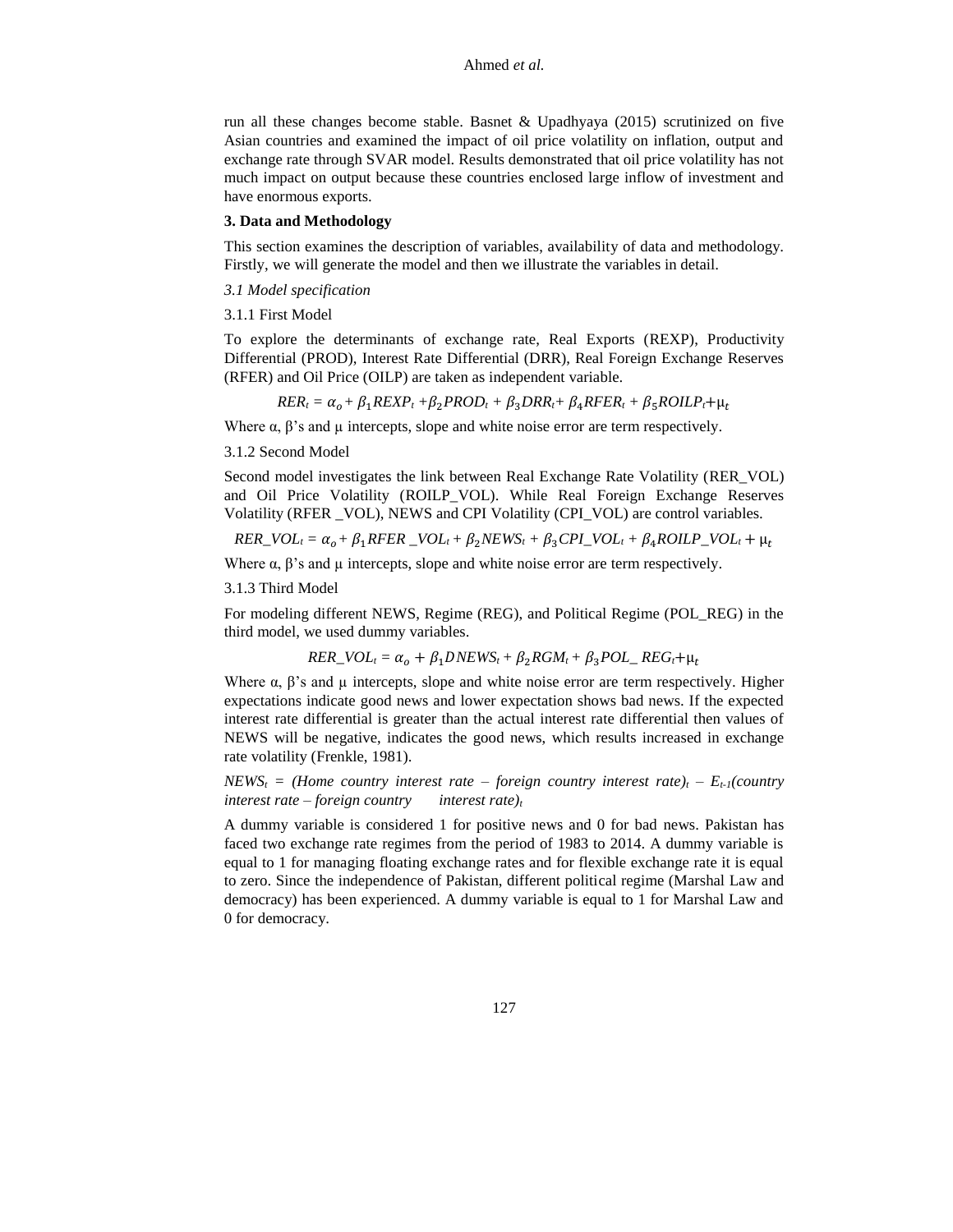#### *3.2 Definitions of Variables*

#### 3.2.1 Real Exchange Rate

The RER is the ratio of nominal exchange rate to CPI. The real exchange rate has taken in real form because it adjusts the element of inflation and shows more consistency as compare to nominal exchange rate. It is taken as the dependent variable. The equation of real exchange rate can be explained as,

$$
RER = \frac{PAK}{USA} * \frac{CPI(USA)}{CPI(PAK)}
$$

3.2.2 Real Exports

REXP has been constructed to the ratio of exports and consumer price index. It is measured in millions of rupees as constructed by Shaheen (2013). According to Jhingan (2005), if country's exports exceed then exchange rate appreciates because of an increase in the demand of its currency and vice versa.

#### 3.2.3 Productivity Differential

PROD is calculated as output per capita of Pakistan in U.S dollar relative to its main trading partner (U.S). Balassa- Samuelsson (1964) states if output per capita of Pakistan is higher than U.S, indicates exchange rate appreciation. It is measured in millions of rupees.

## 3.2.4 Real Oil Price

ROILP is the ratio of prices of oil in international market per barrel to CPI. An increase in oil price reduces demand and supply of the economy. The demand of consumers and producers decreases as the result of reduction in disposable income and supply also effects because of an increase in the cost of production (Jin, 2008).

3.2.5 News

News variable is calculated as the difference between information prevail at time period t about the interest rate of home and foreign country and information prevail at time period t-1 about the expected interest rate of home and foreign country (Frenkle, 1981). In the second model, if actual interest rate differential is greater than the expected interest rate differential, it is considered good news because higher actual interest rate shows capital inflows and vice versa.

#### 3.2.6 Real Foreign Exchange Reserves

RFER includes gold and other central bank assets that are easy to trade in international financial markets and come entirely within its control (Manchev, 2009). It is calculated in millions of US\$.

#### 3.2.7 Interest Rate Differential

Differential of Real interest rate (DRR) is calculated as

$$
DRR_t = \frac{r}{r^*}
$$

Where  $r$  is the real interest rate with respect to home country *and*  $r^*$  is real foreign interest rate with respect to foreign country. If the domestic rate of interest is more than foreign rate of interest then this results the appreciation of the exchange rate due to the inflow of foreign capital.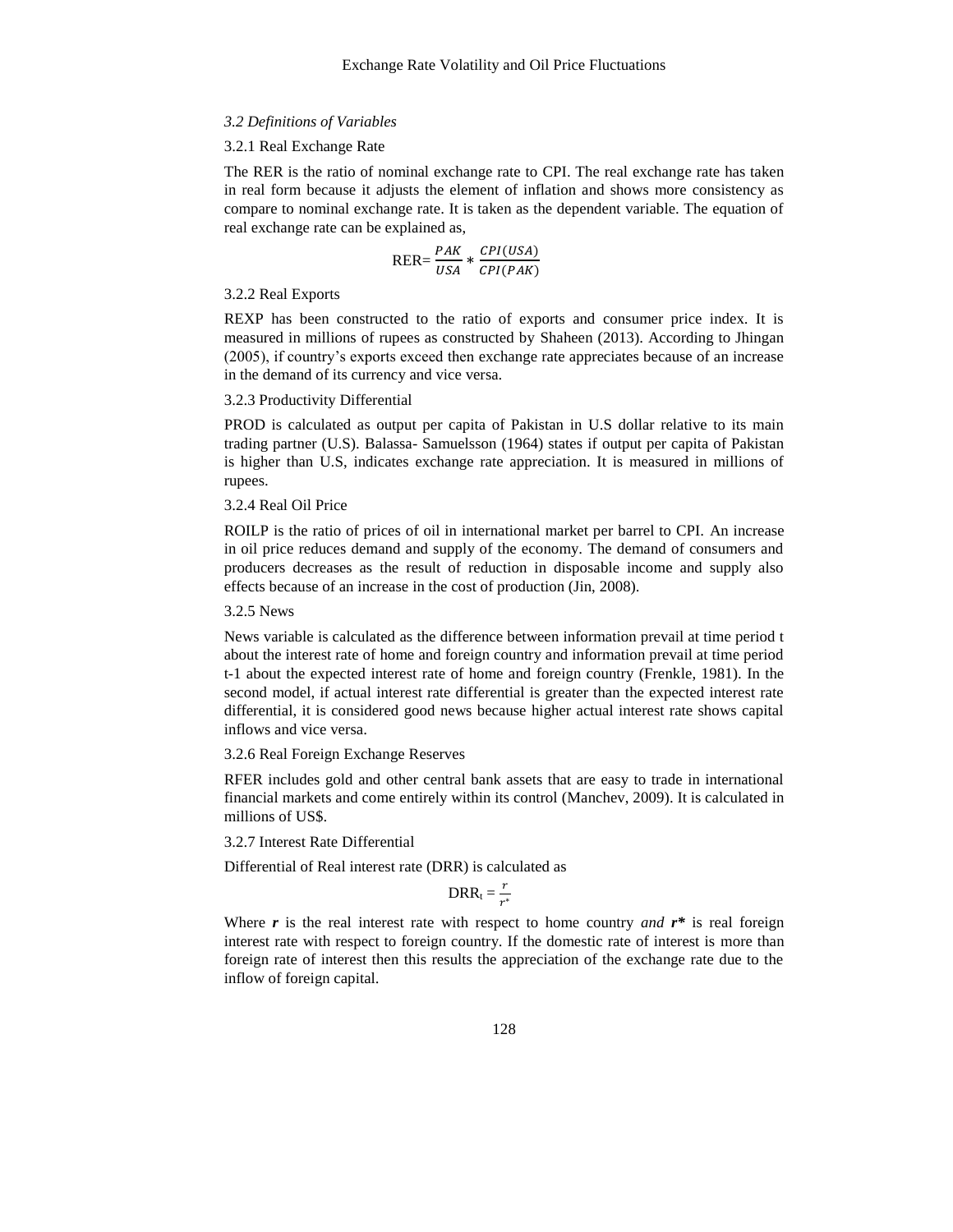3.2.8 Exchange Rate Volatility, CPI Volatility and Real Foreign External Reserves Volatility

Volatility in exchange rate, CPI and foreign reserves shows the alteration magnitude. The greater the magnitude of adjustment, more volatile the exchange rates will be. Freely floating exchange rates are usually volatile. RFER and CPI have also volatile nature because of dismissive government policies.

### *3.3 Data Sources and range*

This study used data from 1983Q1 (July- September) to 2014Q4 (April 2015- June 2015). The data of all the variables (above mentioned) are acquired from World development indicators, International financial statistics, State bank of Pakistan, West Texas Research Group (WTRG) and Economic Survey of Pakistan (ESP) 2014-15.

### *3.4 Methodology*

This section has great importance because the selection of appropriate methodologies, which will use further in econometric model, needs great attention. In this study, time series data (Quarterly) have been utilized that contained so much problem of nonstationarity. In order to deal with this problem, we used Johansen Cointegration and VECM. Moreover, the reason of applying this method is that all the variables are integrated of order 1, while applying ADF. EGARCH (1, 1) has been used to estimate the volatility of exchange rate, foreign exchange reserves and CPI as reported by Ahmed and Wadud (2011) andAdeniyi et al. (2012) by applying EViews7 software. GARCH has not used here because it does not provide any idea on asymmetric effect. Nelson (1991) measured the asymmetric effect of time varying variance presented EGARCH.

Log 
$$
(h_t^2)
$$
 =  $\alpha_0 + \sum_{j=1}^q \alpha_i \ln \left| \frac{\varepsilon_{t-j}}{\sqrt{h_{t-j}}} \right| + \sum_{j=1}^q \xi \frac{\varepsilon_t - j}{\sqrt{h_{t-1}}} + \sum_{i=1}^p \delta \log (h_{t-i})_t$ 

 $\alpha_0$  shows the mean equation of EGARCH.  $\alpha_i$  represents the behavior of volatility due to shock. The coefficient  $\delta$  shows different aspects of shock. If  $\delta$  is less than one, indicates that the data is stationary. The Coefficient ξ shows the asymmetric response of volatility and informs us about leverage effect. If its value is less than zero, then good news produces lower volatility than bad news. The term  $log(h_t^2)$  on the left hand side shows the conditional variance. A significant and negative  $\xi$  implies the presence of the "leverage effect". After computing volatility, we determined appropriate lag length by considering VAR (Vector Autoregressive) lag length criteria. Next step is to determine the number of cointegration equations by using Trace Statistics and Maximum Eigen values. If the equations are co integrated to each other than the normalized equation may possibly be used for long run coefficients. In the short run, we must be more concern on the sign of ECM.

#### **4. Results and Discussions**

#### *4.1 Residual Analysis through EGARCH*

Descriptive statistics is the best technique to analyze volatility. The above figures of  $RER_VOL_t$ , OILP\_VOL<sub>t</sub>, RFER\_VOL<sub>t</sub> and CPI\_VOL<sub>t</sub> shows that the distribution is not normal because values of skewness are negative for all the variables except RER\_VOLt and kurtosis's values are more than 3 for all variables. This shows that the distribution is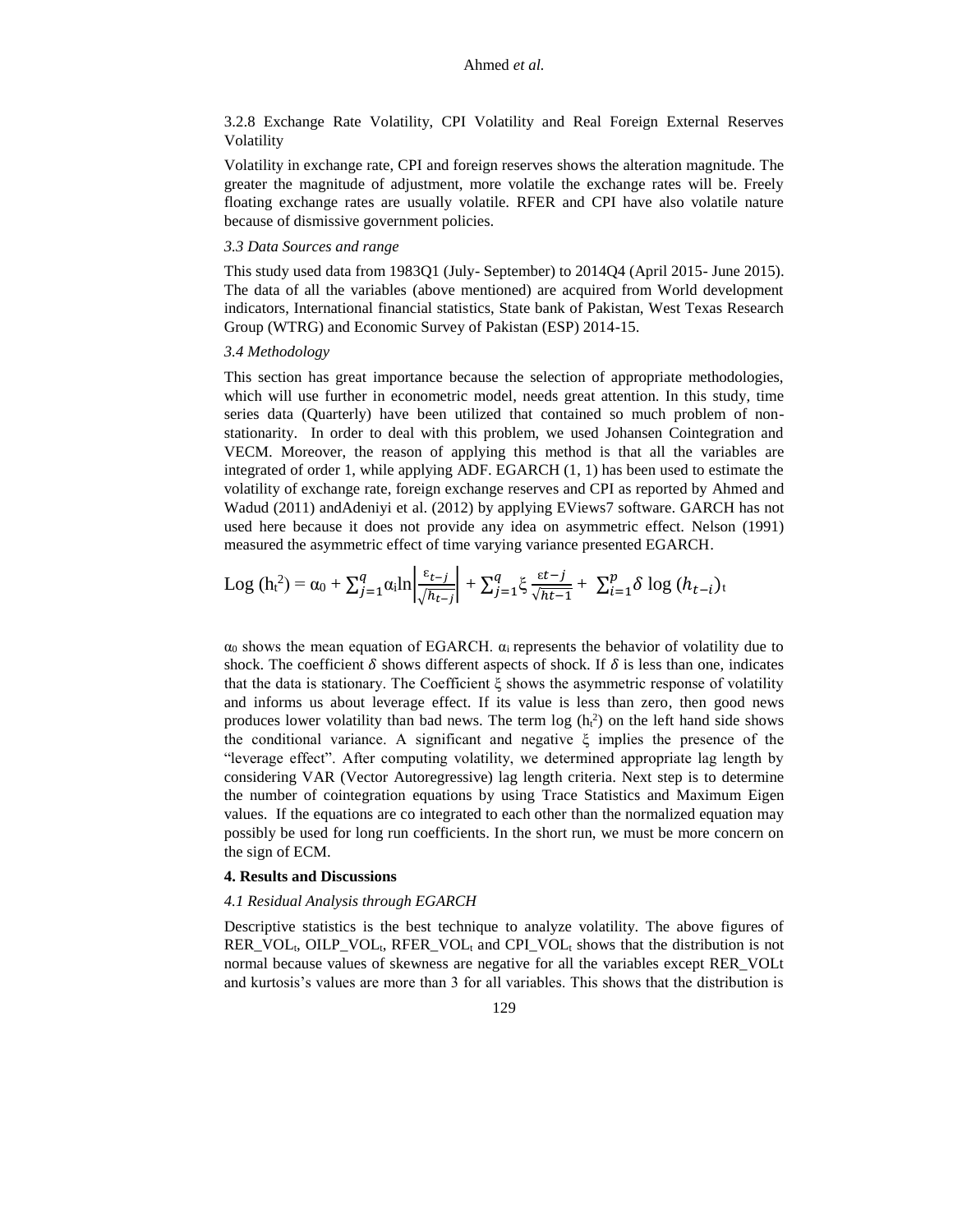leptokurtic. Value of Jarque-Bera are 131.9, 203.9, 31.0, 10.7 for RER\_VOL<sub>t,</sub> OILP\_VOL<sub>t</sub>, RFER\_VOL<sub>t</sub> and CPI\_VOL<sub>t</sub> respectively, supports that distribution or residual series are not normal.



**Figure 1: Residual Analysis of RER\_VOL<sup>t</sup>**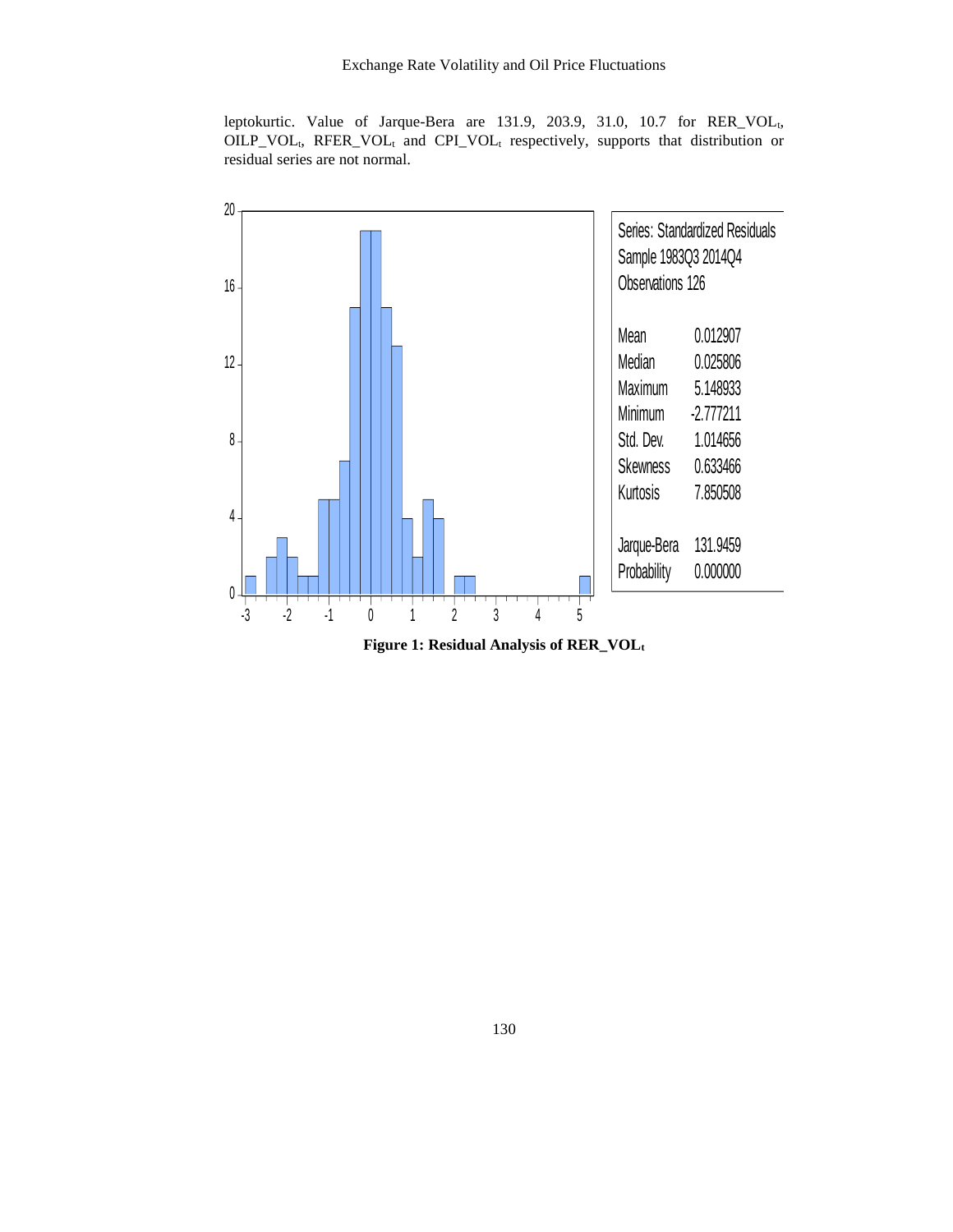

**Figure 2: Residual Analysis of OILP\_VOL<sup>t</sup>**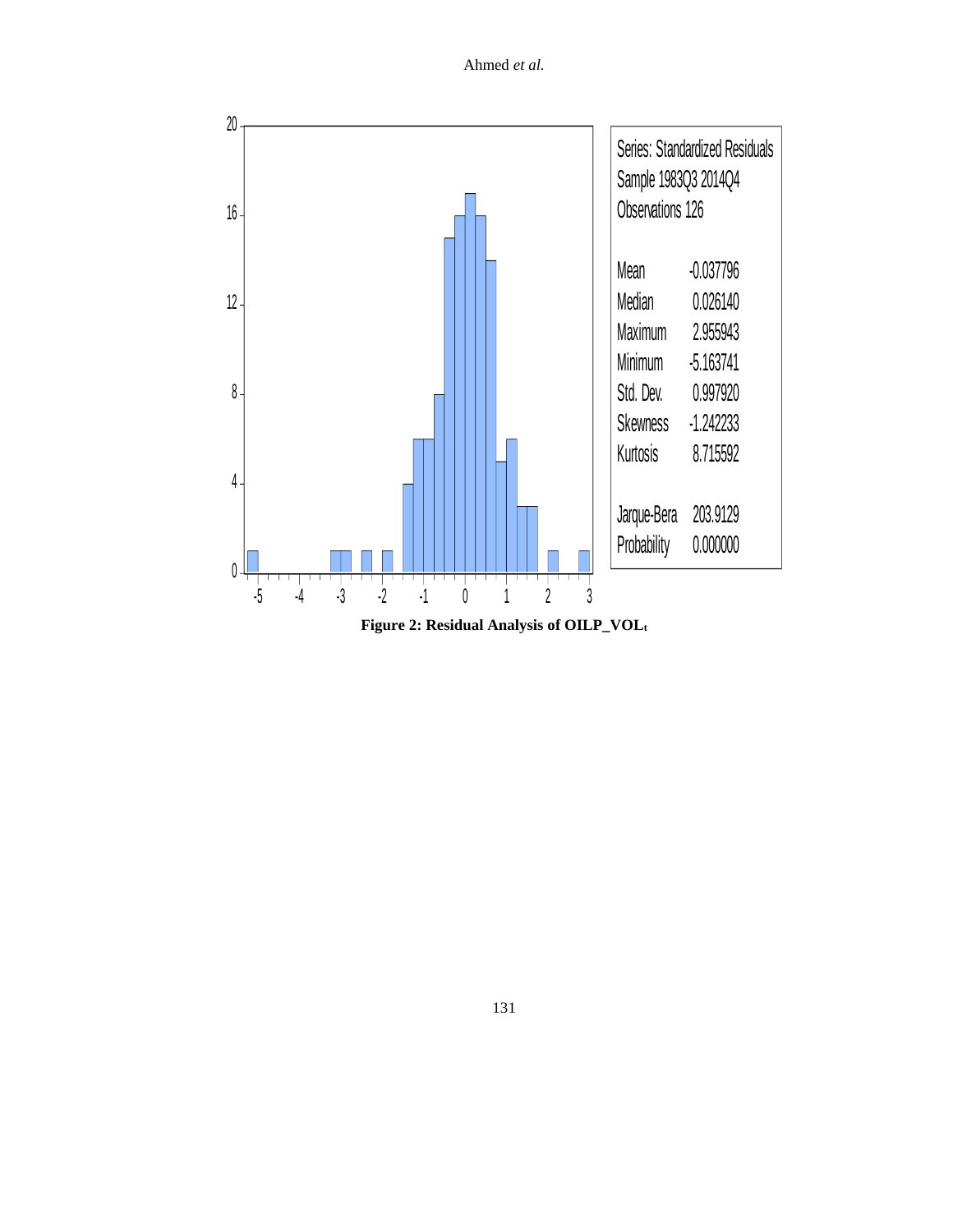

**Figure 3: Residual Analysis of RFER\_VOL<sup>t</sup>**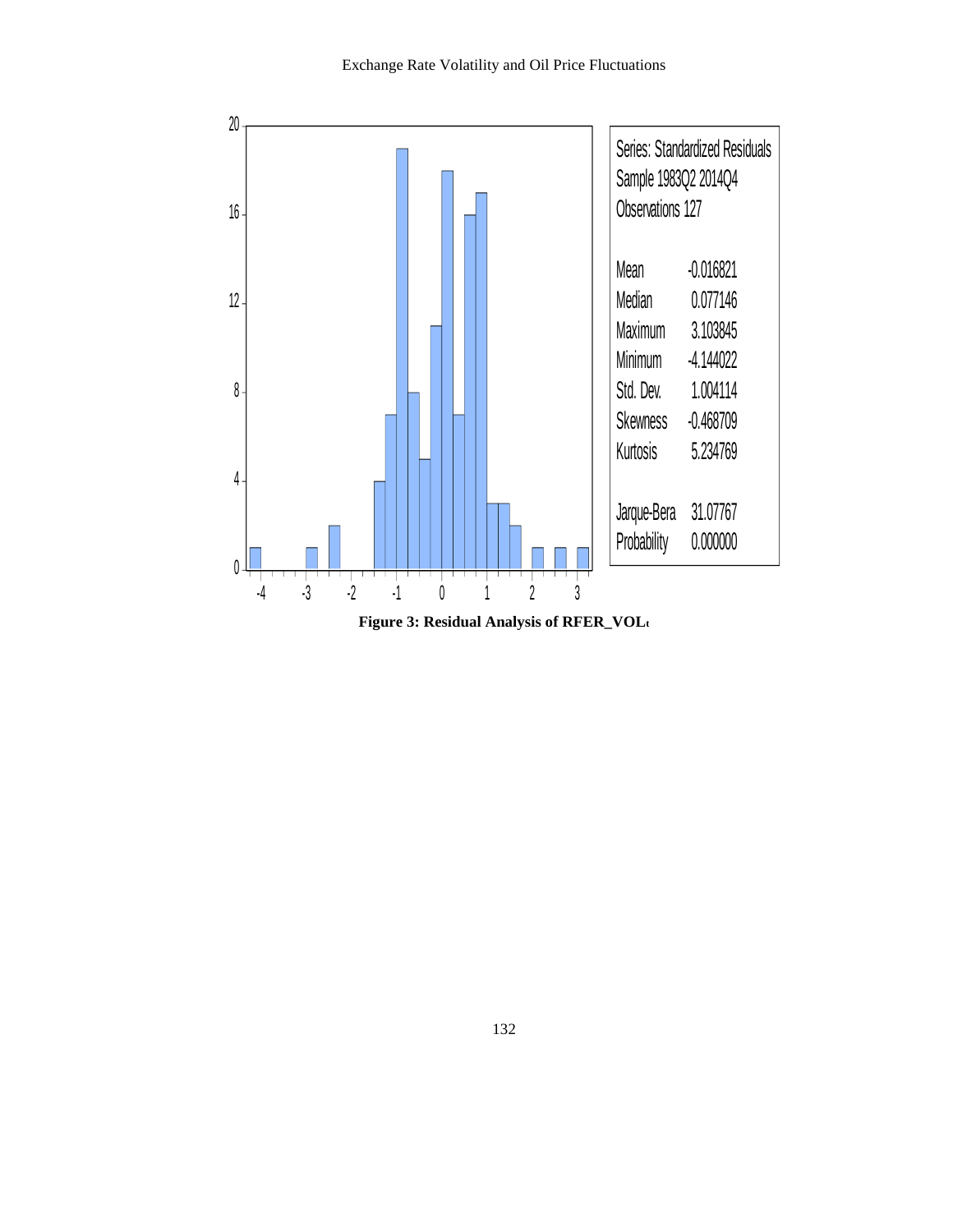

*4.2 Estimated Results of RER\_VOLt, OILP\_VOLt, RFER\_VOL<sup>t</sup> and CPI\_VOLtthrough EGARCH (1,1)* 

Estimated results of Exchange Rate Volatility and Oil Price Volatility are reported in the table 1 while foreign exchange reserves volatility and CPI volatility' results are stated in table 2.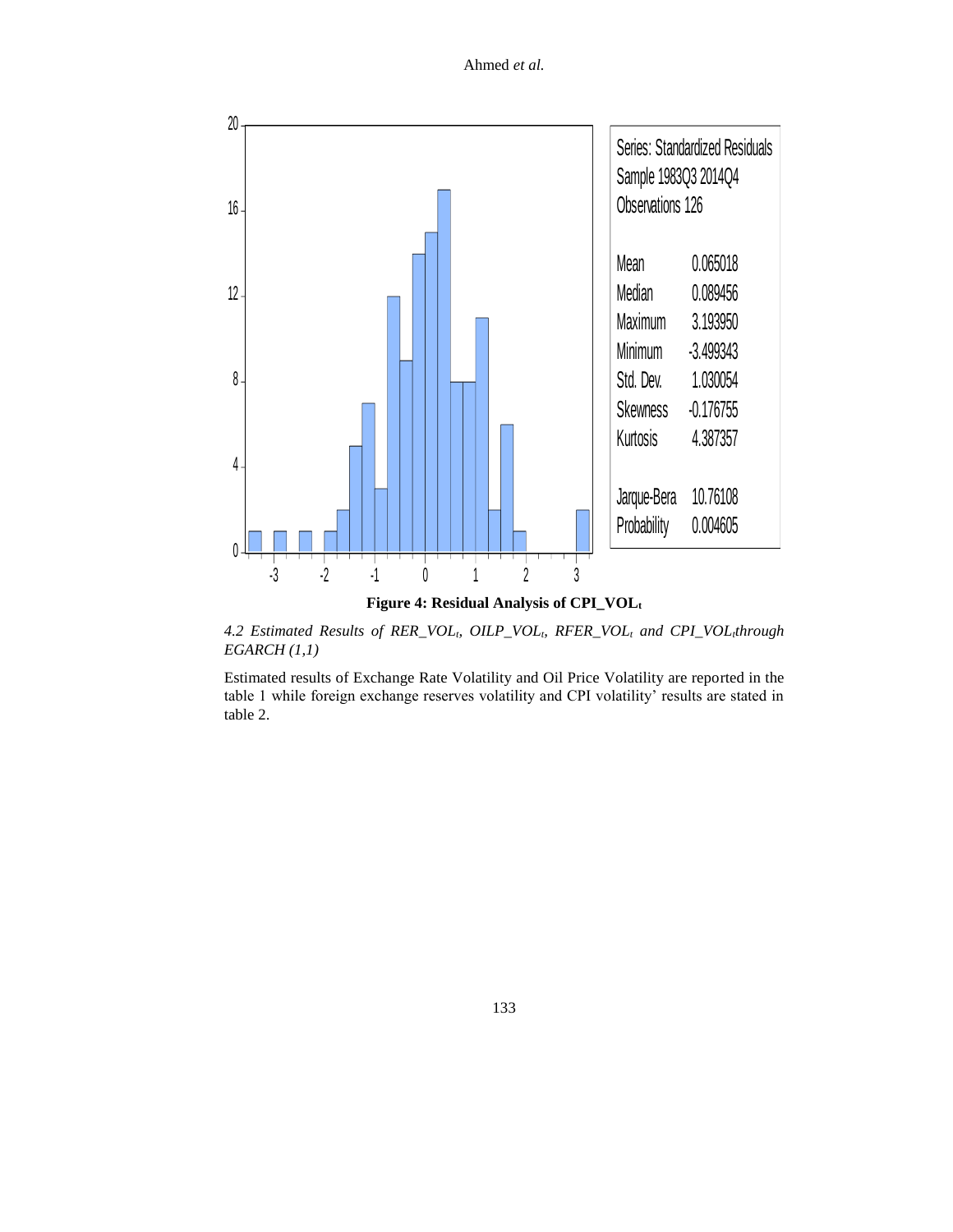| <b>Mean Equation (Dependent Variable) Rer</b> |                          |                  |             | <b>Mean Equation (Dependent Variable) Roilp</b> |                              |                   |             |
|-----------------------------------------------|--------------------------|------------------|-------------|-------------------------------------------------|------------------------------|-------------------|-------------|
| <b>Variables</b>                              | <b>Coefficient</b>       | <b>Sd. Error</b> | Probability | <b>Variables</b>                                | <b>Coefficient</b>           | <b>Sd. Error</b>  | Probability |
| $\mathcal{C}$                                 | 0.0107                   | 0.002            | 0.0001      | $\mathbf C$                                     | 0.5241                       | 0.842087          | 0.3997      |
| $\text{Re}r(-1)$                              | 1.303                    | 0.104            | 0.0000      | $Roilp(-1)$                                     | 1.2527                       | 12.95383          | 0.0000      |
| $\text{Re}r(-2)$                              | $-0.330$                 | 0.100            | 0.0011      | $Roilp(-2)$                                     | $-0.3174$                    | $-3.565554$       | 0.0004      |
| <b>Variance Equation</b>                      |                          |                  |             | <b>Variance Equation</b>                        |                              |                   |             |
| <b>Parameters</b>                             | <b>Coefficient</b>       | <b>Sd. Error</b> | Probability | <b>Parameters</b>                               | <b>Coefficient</b>           | <b>Std. Error</b> | Probability |
| A <sub>0</sub>                                | $-0.936$                 | 0.389            | 0.0160      | A <sub>0</sub>                                  | $-8.727$                     | 0.503             | 0.0000      |
| A <sub>1</sub>                                | 0.535                    | 0.1355           | 0.0001      | A <sub>1</sub>                                  | $-0.130$                     | 0.151             | 0.3883      |
| $\Sigma_1$                                    | $-0.2770$                | 0.090            | 0.0021      | $\Xi_1$                                         | $-0.327$                     | 0.058             | 0.0000      |
| $\Delta_1$                                    | 0.958                    | 0.027            | 0.0000      | $\Delta$ <sub>1</sub>                           | $-0.749$                     | 0.107             | 0.0000      |
|                                               | R. Squared<br>0.9989     |                  |             | R. Squared<br>0.8788                            |                              |                   |             |
| Adjusted R-Squared                            |                          | 0.9989           |             |                                                 | Adj. R-Squared               | 0.8788            |             |
| <b>Sum Squared Resid</b>                      |                          | 0.00036          |             | <b>Sum Squared Resid</b>                        |                              | 0.970             |             |
|                                               | Log Likelihood<br>656.36 |                  |             | Log Likelihood<br>138.83                        |                              |                   |             |
| Durbin-Watson Stat                            |                          |                  | 1.8340      |                                                 | Durbin-Watson Stat<br>1.9783 |                   |             |

**Table 1: EGARCH (1,1) Results of Exchange Rate Volatility and Oil Price Volatility** 

Source: Authors' own calculations

This table shows the mean and variance results of volatility in exchange rate and oil price. EGARCH (1, 1) has been selected because of lowest AIC (Akaike Info Criterion) and SIC (Schwarz Info Criterion) and the series of AR lag models have chosen through skewed t as the distribution. The coefficient of RER (-1) and RER (-2) shows that the first and second lag of real exchange rate has a positive and negative effect on real exchange rate respectively. Value of mean (volatility equation)  $\alpha$  is (-0.93) which is significant at 5% level of significance while a positive sign of " $\alpha_1$ " (information term) shows more uncertainty in time period 't' because of higher volatility of the exchange rate in last period. The absolute value of  $\delta_1$  is less than 1, shows that data is stationary. The negative term  $\xi_1$  (-0.277) is statistically insignificant, shows that negative shock (depreciation) in exchange rate put larger impact on volatility than positive shock.

On the other hand, results of oil price (mean equation) show that first lag of oil price has positive and second lag has negative impact on oil prices. Insignificant values of  $\alpha_1$ indicates that volatility in oil prices in the last period have not any impact in time period 't'. Negative value of ξ1 depicts the leverage effect; means negative shock in oil price has larger effect on volatility than positive shock). The absolute value of  $\delta_1$  is less than 1, shows absence of the problem of a unit root.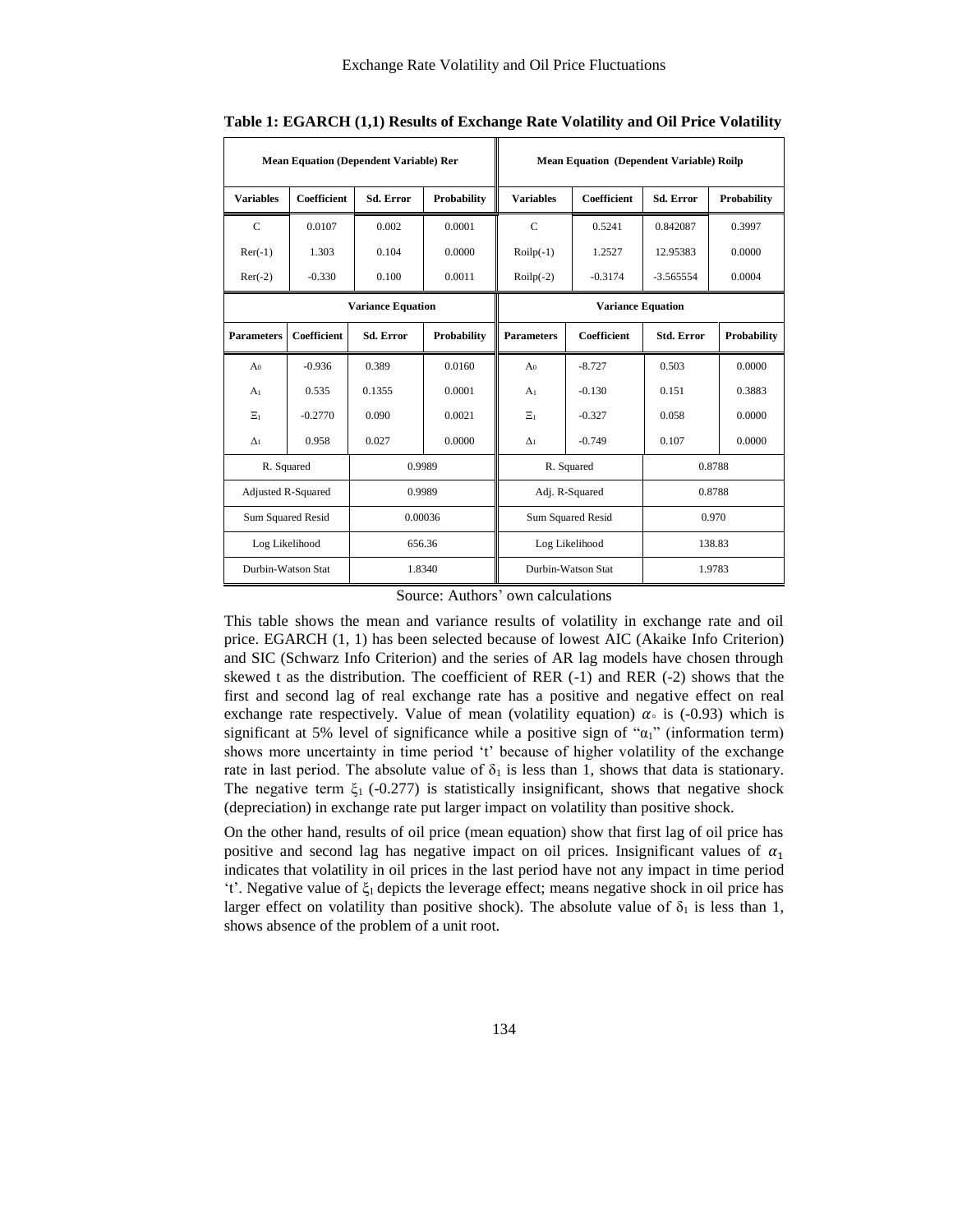| <b>RFER</b>              | <b>Mean Equation (Dependent Variable)</b> |                          |                            | <b>Mean Equation</b><br>CPI |                    |                      | (Dependent Variable) |  |
|--------------------------|-------------------------------------------|--------------------------|----------------------------|-----------------------------|--------------------|----------------------|----------------------|--|
| <b>Variables</b>         | Coefficient                               | Sd.<br><b>Error</b>      | Probability                | <b>Variables</b>            | <b>Coefficient</b> | Std.<br><b>Error</b> | Probability          |  |
| $\overline{C}$           | 0.052                                     | 0.0047                   | 0.0000                     | $\mathbf C$                 | 721.17             | 6.5046               | 0.0000               |  |
| $RFER(-1)$               | 0.0963                                    | 0.0999                   | 0.0000                     | $CPI(-1)$                   | 1.4666             | 25.249               | 0.0000               |  |
|                          |                                           |                          |                            | $CPI(-2)$                   | $-0.4673$          | $-2.8221$            | 0.0000               |  |
| <b>Variance Equation</b> |                                           | <b>Variance Equation</b> |                            |                             |                    |                      |                      |  |
| <b>Paramete</b>          | <b>Coefficie</b>                          | Sd.                      | Probabili                  | Paramete                    | Coefficie          | Sd.                  | Probabili            |  |
| rs                       | nt                                        | <b>Error</b>             | ty                         | lrs                         | nt                 | Error                | ty                   |  |
| $\alpha_0$               | $-0.901$                                  | 0.506                    | 0.0002                     | $\alpha_0$                  | 0.2346             | 0.0869               | 0.0070               |  |
| $\alpha_1$               | 1.1158                                    | 0.261                    | 0.0000                     | $\alpha_1$                  | 0.3499             | 0.1199               | 0.0030               |  |
| $\xi_1$                  | 0.161                                     | 0.150                    | 0.2814                     | $\xi_1$                     | 0.0915             | 0.0509               | 0.0723               |  |
| $\delta_1$               | 0.894                                     | 0.036                    | 0.0000                     | $\delta_1$                  | 1.0082             | 0.0811               | 0.0000               |  |
| R. Squared               |                                           | 0.882                    |                            | R. Squared                  |                    | 0.9955               |                      |  |
| Adj. R-squared<br>0.881  |                                           |                          | Adj. R-squared<br>0.9954   |                             |                    |                      |                      |  |
|                          | Sum squared resid<br>0.020                |                          | Sum squared resid<br>3.338 |                             |                    |                      |                      |  |
| Log likelihood           | 681.05                                    |                          | Log likelihood             |                             |                    | $-185.41$            |                      |  |
| Durbin-Watson stat       |                                           | 0.867                    |                            | Durbin-Watson stat          |                    | 1.4686               |                      |  |

**Table 2: EGARCH (1,1) Results of Real Foreign Exchange Reserves Volatility and CPI Volatility**

Source: Authors' own calculations

This table illustrates the behavior of foreign exchange rate volatility and CPI volatility. Results show that first lag of real foreign exchange reserves and the CPI have positive effect on current reserves and CPI while second lag (CPI) have a negative impact on CPI. Positive and significant values of  $\alpha_1$  shows that higher volatility in foreign exchange reserves and CPI in last period creates more uncertainty in time period 't' while insignificant values of  $\xi_1$  depicts that positive or negative news of foreign exchange reserves and the CPI have not any impact on their volatilities.

## *4.3 Unit Root Analysis*

ADF test has used to check whether the variables are stationary or not. As, it can be seen in table 3, that all the variables have the problem of unit root at 1% level of significance. On the other hand, table 4 showed that all the variables have become stationary on first difference because all the statistical values are less than critical values and probability is less than 0.05. Therefore, we reject  $H_0$  and accept the alternative hypothesis that the data is stationary.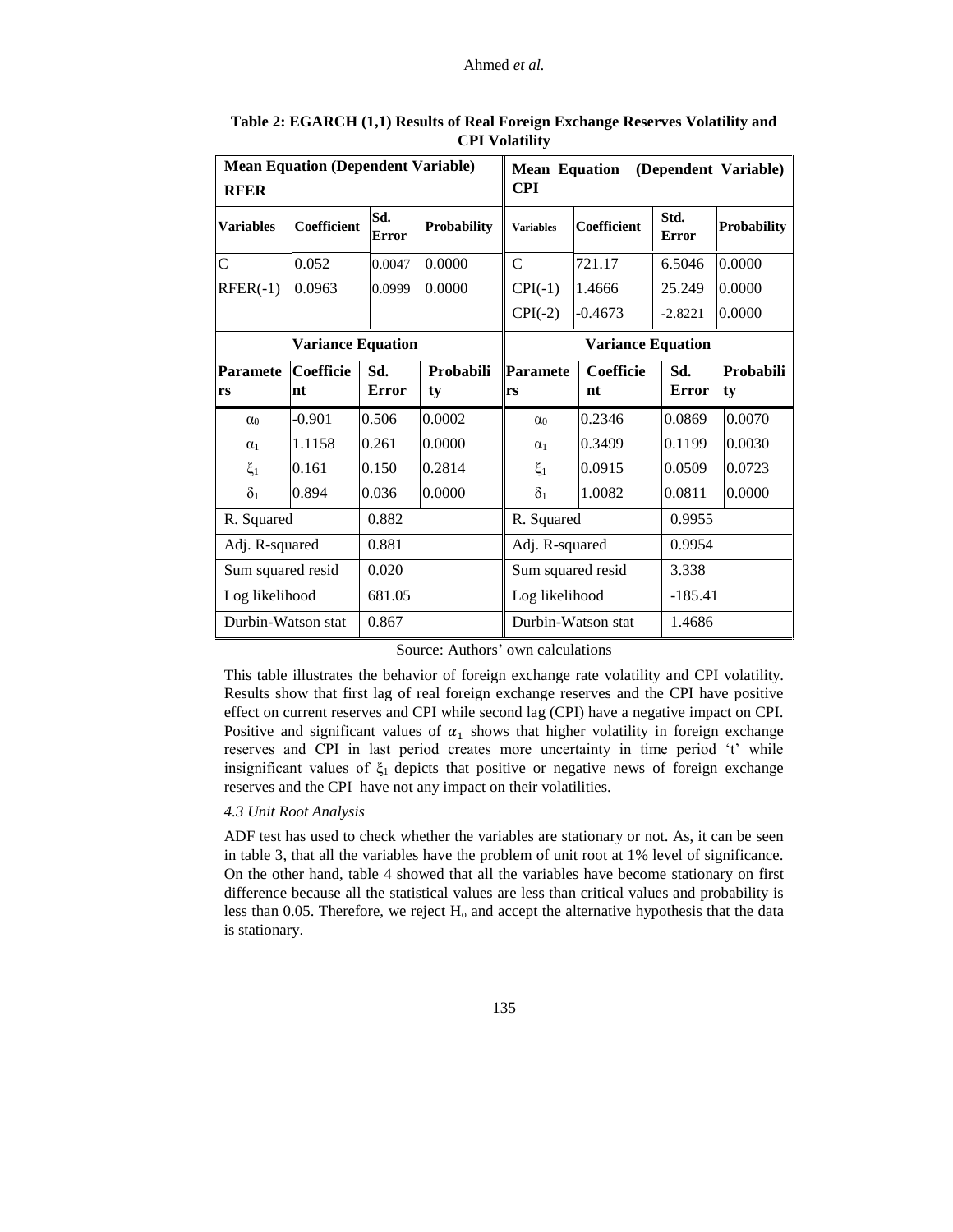| <b>Variables</b>         | <b>ADF</b><br><b>Test</b><br><b>Statistics</b> |             | <b>Probability</b> | <b>Lag Length</b>                         | <b>Intercept/Trend</b><br>and intercept/<br><b>None</b> |
|--------------------------|------------------------------------------------|-------------|--------------------|-------------------------------------------|---------------------------------------------------------|
| <b>RER</b>               | $-3.0659$                                      | 0.1191      |                    | $\theta$                                  | Trend and intercept                                     |
| <b>PROD</b>              | 0.23492                                        |             | 0.9981             | $\overline{7}$                            | Trend and intercept                                     |
| <b>REXP</b>              | $-1.24413$                                     |             | 0.8962             | 5                                         | Trend and intercept                                     |
| <b>RFER</b>              | $-2.34107$                                     |             | 0.4085             | 7                                         | Trend and intercept                                     |
| <b>DRR</b>               | $-2.77227$                                     |             | 0.2104             | $\overline{4}$                            | Trend and intercept                                     |
| <b>OILP</b>              | $-3.07611$                                     | 0.1167      |                    | $\overline{4}$                            | Trend and intercept                                     |
| <b>NEWS</b>              | $-3.17226$                                     | 0.0042      |                    | 8                                         | Intercept                                               |
| <b>RER_VOLt</b>          | $-3.82057$                                     | 0.0186      |                    | 3                                         | Trend and intercept                                     |
| ROILP_VOLt               | $-0.20131$                                     | 0.6117      |                    | 6                                         | none                                                    |
| <b>RFER_VOLt</b>         | $-0.82859$                                     |             | 0.1900             | 1                                         | Trend and intercept                                     |
| $CPI_VOL_t$              | 5.82510                                        |             | 1.0000             | 12                                        | Trend and intercept                                     |
|                          |                                                |             |                    | <b>Critical Values for Unit root test</b> |                                                         |
| Level of<br>significance | <b>None</b>                                    |             |                    | With intercept                            | With trend and<br>intercept                             |
| $1\%$                    |                                                | $-2.584539$ |                    | $-3.490772$                               | $-4.039075$                                             |
| 5%                       | $-1.943540$                                    |             |                    | -2.887909                                 | $-3.44902$                                              |
| 10%                      | $-1.614941$                                    |             | $-2.580908$        |                                           | $-3.14972$                                              |

**Table 3: ADF Test Result at the Level**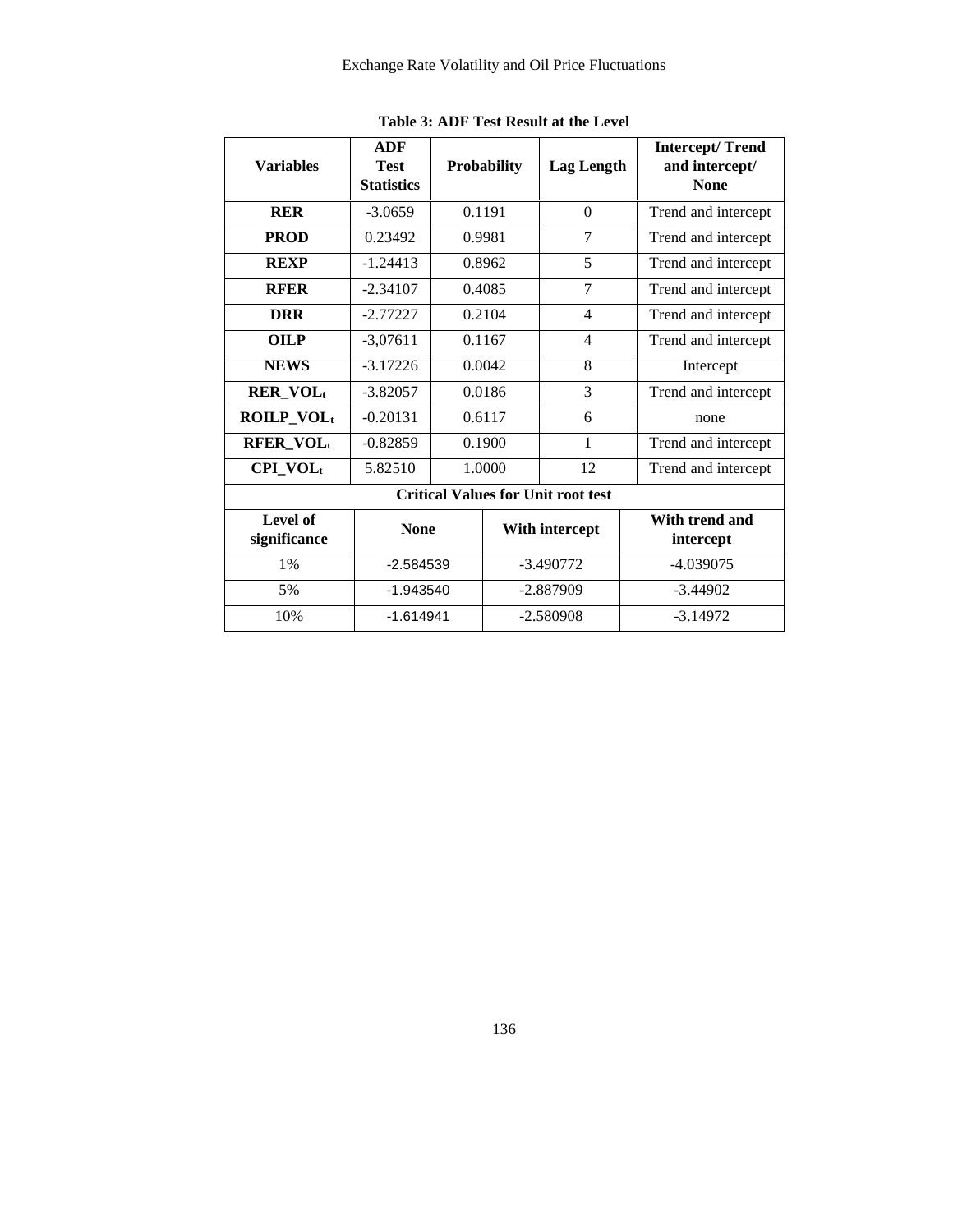| <b>Variables</b>         | <b>ADF</b><br><b>Test</b><br><b>Statistics</b> |        | Probabili<br>ty | Lag<br>Length                             | <b>Intercept/Trend</b><br>and intercept/<br><b>None</b> |
|--------------------------|------------------------------------------------|--------|-----------------|-------------------------------------------|---------------------------------------------------------|
| <b>RER</b>               | $-9.14889$                                     |        | 0.0000          | $\theta$                                  | Trend and intercept                                     |
| <b>PROD</b>              | $-4.73441$                                     |        | 0.0010          | 7                                         | Trend and intercept                                     |
| <b>REXP</b>              | $-7.40809$                                     |        | 0.0000          | $\overline{4}$                            | Trend and intercept                                     |
| <b>RFER</b>              | $-4.58775$                                     |        | 0.0017          | 7                                         | Trend and intercept                                     |
| <b>DRR</b>               | $-6.06340$                                     |        | 0.0000          | $\overline{4}$                            | Trend and intercept                                     |
| <b>OILP</b>              | $-6.64912$                                     | 0.0000 |                 | $\overline{4}$                            | Trend and intercept                                     |
| <b>NEWS</b>              | $-5.54979$                                     |        | 0.0000          | 8                                         | Trend and intercept                                     |
| RER_VOL <sub>t</sub>     | $-6.60627$                                     |        | 0.0000          | 3                                         | Intercept                                               |
| ROILP_VOL <sub>t</sub>   | $-8.51750$                                     |        | 0.0000          | 5                                         | None                                                    |
| RFER_VOL <sub>t</sub>    | $-8.90426$                                     |        | 0.0000          | $\mathbf{1}$                              | Trend and intercept                                     |
| $CPI_VOL_t$              | $-4.62240$                                     |        | 0.0016          | 11                                        | Trend and intercept                                     |
|                          |                                                |        |                 | <b>Critical Values for Unit root test</b> |                                                         |
| Level of<br>significance | <b>None</b>                                    |        |                 | With intercept                            | With trend and<br>intercept                             |
| $1\%$                    | $-2.584539$                                    |        |                 | $-3.490772$                               | $-4.039075$                                             |
| 5%                       | $-1.943540$                                    |        | $-2.887909$     |                                           | $-3.44902$                                              |
| 10%                      | $-1.614941$                                    |        | $-2.580908$     |                                           | $-3.14972$                                              |

**Table 4: ADF Test Result at 1st Difference**

Source: Authors' own calculations

*4.4 Cointegration Test Results (1st model)*

Results of 1st model are estimated through Johansen- Juselius Cointegration because all the variables are I (1). After selecting the lag length (that is Nine based on AIC), next step is to investigate the presence of long-run relationship between the variables that are reported in table 5 and 6.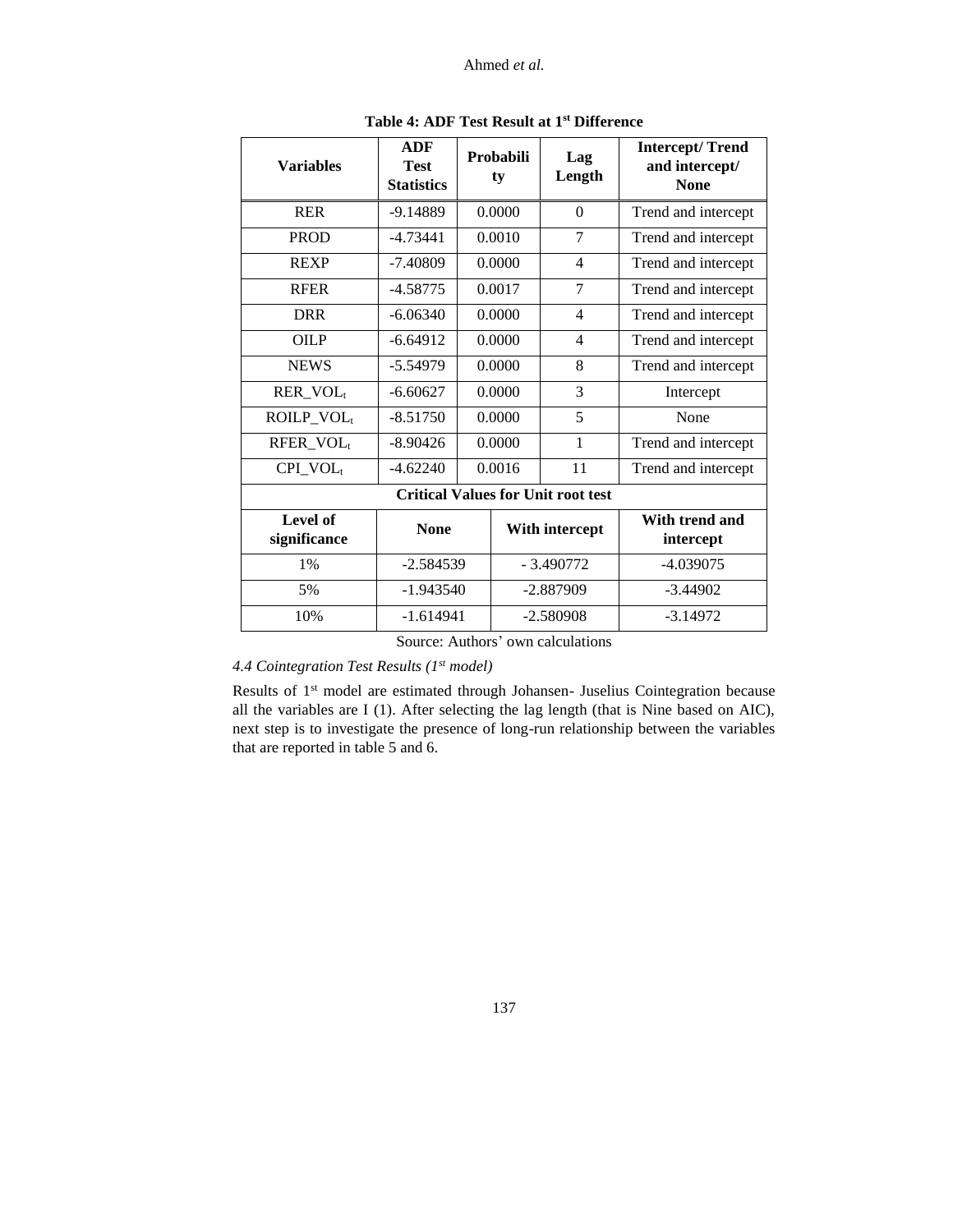| Hypo.<br>Number of<br>CE(s) | Eigen value | <b>Trace</b><br><b>Statistic</b> | 0.05 Critical<br>Value | <b>Probability</b> |
|-----------------------------|-------------|----------------------------------|------------------------|--------------------|
| None $*$                    | 0.473210    | 175.5674                         | 95.75366               | 0.0000             |
| At most $1 *$               | 0.257874    | 101.8577                         | 69.81889               | 0.0000             |
| At most $2 *$               | 0.231972    | 67.56051                         | 47.85613               | 0.0003             |
| At most $3 *$               | 0.167238    | 37.20860                         | 29.79707               | 0.0058             |
| At most $4*$                | 0.084861    | 16.16277                         | 15.49471               | 0.0396             |
| At most $5^*$               | 0.050544    | 5.964592                         | 3.841466               | 0.0146             |

**Table 5: Trace Statistic Results Based on Johansen Cointegration**

Source: Authors' own calculations

# **Table 6: Maximum Eigen value Statistic Results Based on Johansen Cointegration**

| Hypo.<br>Number of<br>CE(s) | Eigen<br>value | <b>Max-Eigen</b><br>values | 0.05 Critical<br>Value | <b>Probability</b> |
|-----------------------------|----------------|----------------------------|------------------------|--------------------|
| None $*$                    | 0.473210       | 73.70964                   | 40.07757               | 0.0000             |
| At most $1 *$               | 0.257874       | 34.29724                   | 33.87687               | 0.0445             |
| At most $2 *$               | 0.231972       | 30.35191                   | 27.58434               | 0.0215             |
| At most 3                   | 0.167238       | 21.04584                   | 21.13162               | 0.0514             |
| At most 4                   | 0.084861       | 10.19817                   | 14.26460               | 0.1992             |
| At most $5^*$               | 0.050544       | 5.964592                   | 3.841466               | 0.0146             |

Source: Authors' own calculations

Trace test statistics results indicate that there exists six-cointegration equation because results are momentous on 5% significance level. The null hypothesis of at most sixcointegration equation is not rejected. Maximum Eigen statistics identify that there subsists three-cointegration equation because probability is greater than 0.05, means null hypothesis of at most three-cointegration equation is not rejected. Therefore, these results show that RER, REXP, PROD, DRR, RFER and ROILP have an equilibrium condition in the long run. The cointegrated results through Johansen- Juselius Cointegration normalized to RER are stated as below.

 $RER_t= 0.102574 - 4.04E-05$   $REXP_t+ 5.266554$   $PROD_t - 0.001965$   $DRR_t - 0.385484$  $RFER_t - 0.042452ROILP_t$ 

 $T-statistics = [-4.46658] [2.31885] [-3.43601] [-4.01878] [-1.84773]$ 

All the variables in this equation are significant at the 5 percent level of significance. This equation explains that exports and exchange rate have negative relationship to each other. Higher level of exports depreciate exchange rate rather than appreciate because in case of Pakistan when exports increase, imports also increase that adversely impact on balance of payment. This result is consistent with the results of Genc & Artar (2014). This result can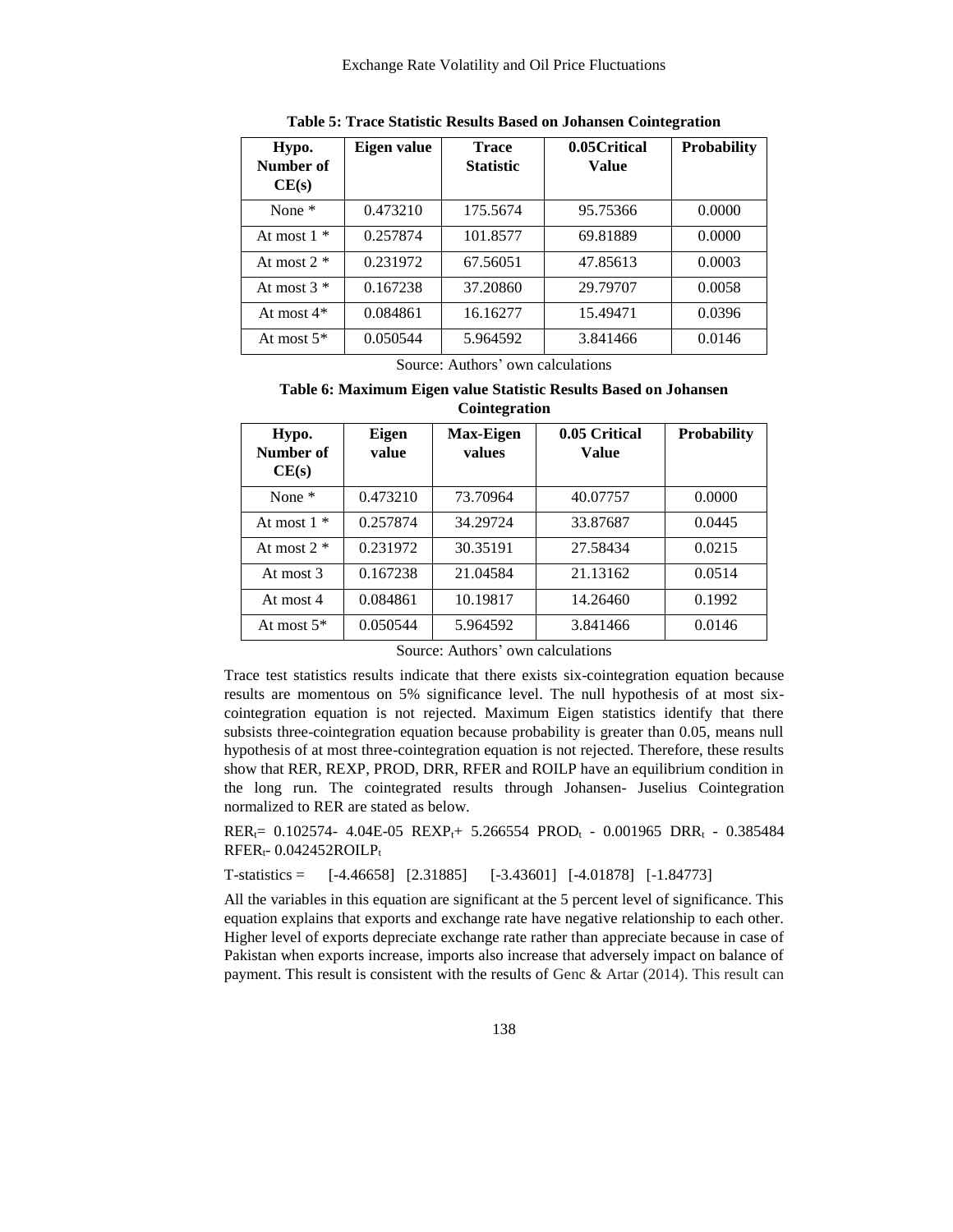be explained as 1 percent increase in exports leads to 4.04 percent depreciation in the exchange rate in long run. Results of productivity differential and exchange rate show positive correlation to each other; indicated that increase in productivity differential leads to appreciation in exchange rate. This appreciation proved Balassa-Samuelson principle. This result is consistent with the study of Razi et al. (2012). Similarly, there exist a negative relationship between interest rate differential and exchange rate. 1 percent increase in interest rate differential  $(r/r^*)$  depreciates the exchange rate by .0019 percent because increase of interest rate reduces the demand for money that plunges the value of currency. This finding is matched with Izraf & Aziz (2009). Significant results of foreign exchange reserves show that 1 million increases in RFER lead to 0.385 percent depreciation of the exchange rate as results suggested by Khan (2013). This depreciation of exchange rate is due to increase in reserves through aid, grant, Extended Fund Facility (EFF) and loans that IMF paid to Pakistan. Results also show that 1 percent increase in oil price leads to 0.04 percent depreciates the exchange rate. This result is similar to the finding of Izraf & Aziz (2009), Ahmed & Wadud (2011), Krugman (1983), Salisu & Mobolaji (2013). This result verifies Dornbusch Model. Theoretically, Dornbusch (1976) stated that if a country experience shock (real or nominal), its exchange rate may start to diverge from its equilibrium level because of purchasing power parity condition and depreciates the exchange rate.

4.4.1 VECM (Vector Error Correction Model) 1 st Model Results

First model results prove the existence of long run relationship. Therefore, VECM can be applied to analyze the short run characteristic of cointegrated series. Table 7 shows that ECMterm or the speed of adjustment coefficient for RER is -0.03. ECM suggests that these variables converge towards its long run equilibrium quarterly in moderate speed after an oil price shock or shock in other explanatory variables. Asari (2011) proved these results in his paper.

| <b>Variable</b> | <b>Coefficient</b> | <b>Standard Error</b> | <b>T-Statistics</b> |
|-----------------|--------------------|-----------------------|---------------------|
| ECT             | $-0.035417$        | 0.01138               | $-3.11316$          |

4.4.2Impulse Response Function (IRF) 1st Model Results

IRF tells us about the variation in RER due to one standard deviation change in PROD, DRR, REXP, RFER and OILP. Some previous studies like Naka & Tufte (1997) and Ahmed & Wadud (2011) have used this approach to examine the variation. So, graphic form is stated as below: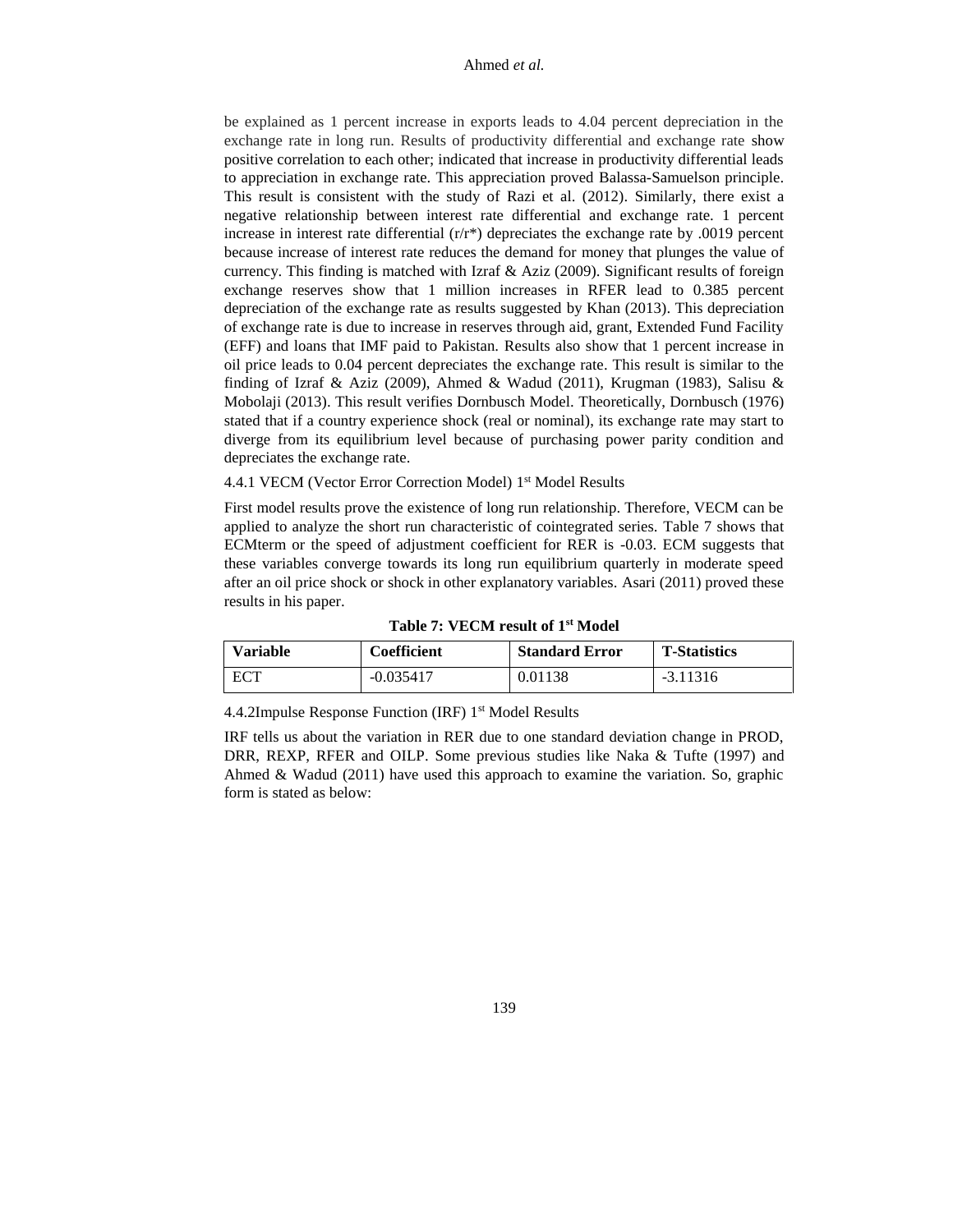## Exchange Rate Volatility and Oil Price Fluctuations



**Figure 5: Impulse Response Function Graph (1st Model)**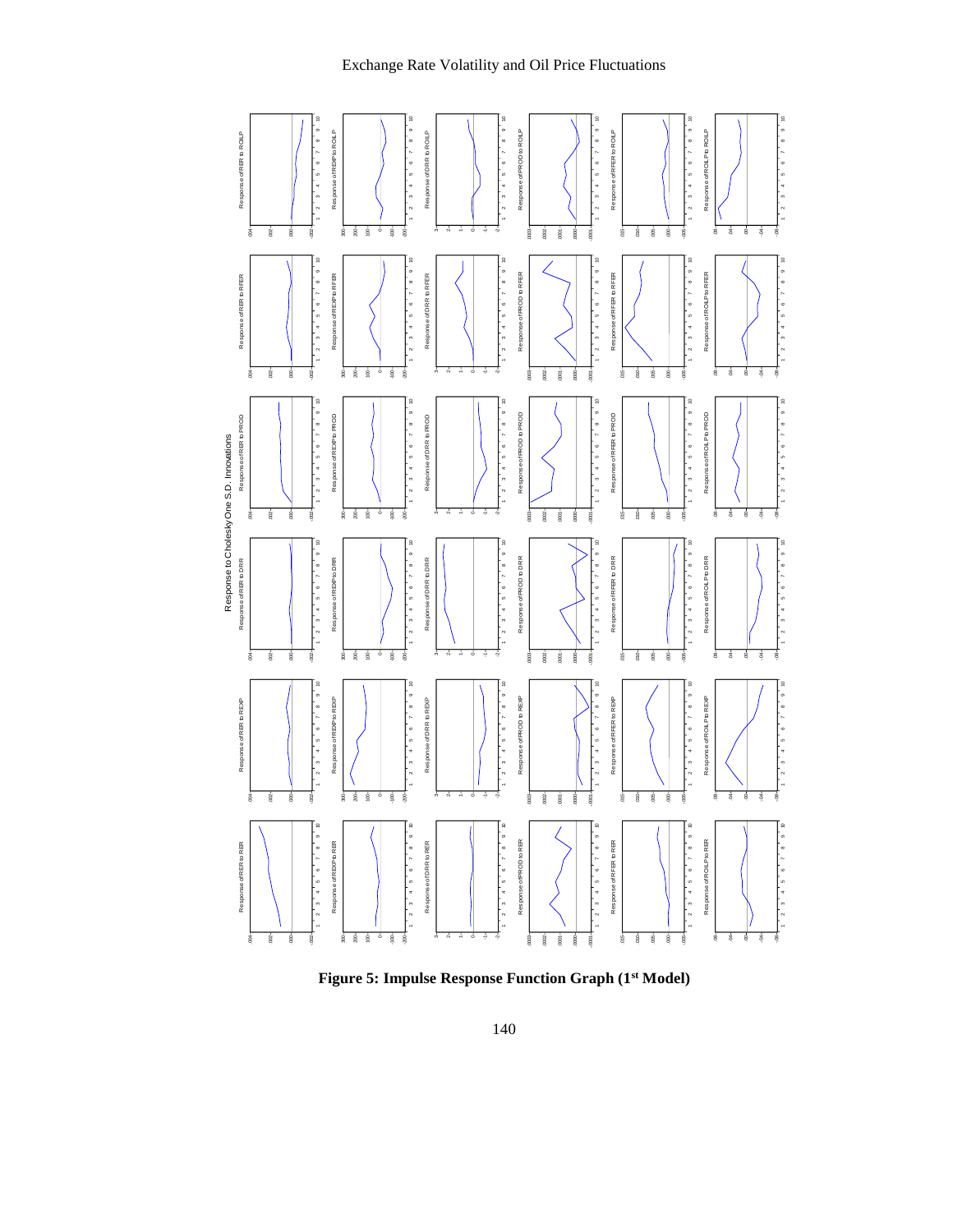The graph of exchange rate to a unit shock in its own exchange rate is positive throughout the next ten quarters. It can be seen that positive shocks in real REXP, RFER and PROD have positive effect on RER, means a positive shock in exports, foreign exchange reserves and productivity differential lead to appreciation in exchange rate into ten quarters. The variation of RER to a unit deviation in DRR will be positive from third to fifth quarter, while other quarters will not show any response to shock. Similarly, the reaction of RER to positive shock in OILP has negative to overall the selected quarters.

# *4.5 Cointegration Test Results (2nd model)*

Results of second model have estimated through Johansen- Juselius Cointegration. After selecting the lag length (based on AIC), the next step is to find out that how many numbers of cointegration equation exist. Table 8 and 9 exposes the presence of the long run relationship between the variables or not.

| Hypo.<br>Number of<br>CE(s) | Eigen value | <b>Trace</b><br><b>Statistic</b> | 0.05 Critical<br>Value | Probability |
|-----------------------------|-------------|----------------------------------|------------------------|-------------|
| None $*$                    | 0.871186    | 313.2991                         | 69.81889               | 0.0001      |
| At most $1*$                | 0.469061    | 94.01511                         | 47.85613               | 0.0000      |
| At most 2                   | 0.174166    | 26.27250                         | 29.79707               | 0.1207      |
| At most 3                   | 0.041308    | 5.796836                         | 15.49471               | 0.7194      |
| At most 4                   | 0.011919    | 1.282980                         | 3.841466               | 0.2573      |

**Table 8: Trace Statistic Results Based on Johansen Cointegration**

Source: Authors' own calculations

**Table 9: Maximum Eigen value Statistic Results Based on Johansen Cointegration**

| <b>Hypo. Number</b><br>of $CE(s)$ | Eigen value | <b>Max-Eigen</b><br>values | 0.05 Critical Value | <b>Probability</b> |
|-----------------------------------|-------------|----------------------------|---------------------|--------------------|
| None*                             | 0.871186    | 219.2840                   | 33.87687            | 0.0001             |
| At most $1*$                      | 0.469061    | 67.74261                   | 27.58434            | 0.0000             |
| At most 2                         | 0.174166    | 20.47566                   | 21.13162            | 0.0615             |
| At most 3                         | 0.041308    | 4.513856                   | 14.26460            | 0.8015             |
| At most 4                         | 0.011919    | 1.282980                   | 3.841466            | 0.2573             |
|                                   | $\sim$      | $\cdots$                   | $\sim$ $\sim$       |                    |

Source: Authors' own calculations

Both Trace statistics and Maximum Eigen values indicates that there exist two cointegration equations at 5% level of significance. A null hypothesis of no cointegration on at most one equation is rejected because calculated value is greater than tabulated value at 5% level of significance. Therefore, these results confirm that RER\_VOL, RFER\_VOL, NEWS and CPI\_VOLhave equilibrium condition in long run. The cointegrated results through Johansen- Juselius Cointegration normalized to RER\_VOL are stated as below.

Positive sign of foreign external reserves shows the inverse relationship between real foreign external reserves volatility and real exchange rate volatility. Pakistan receives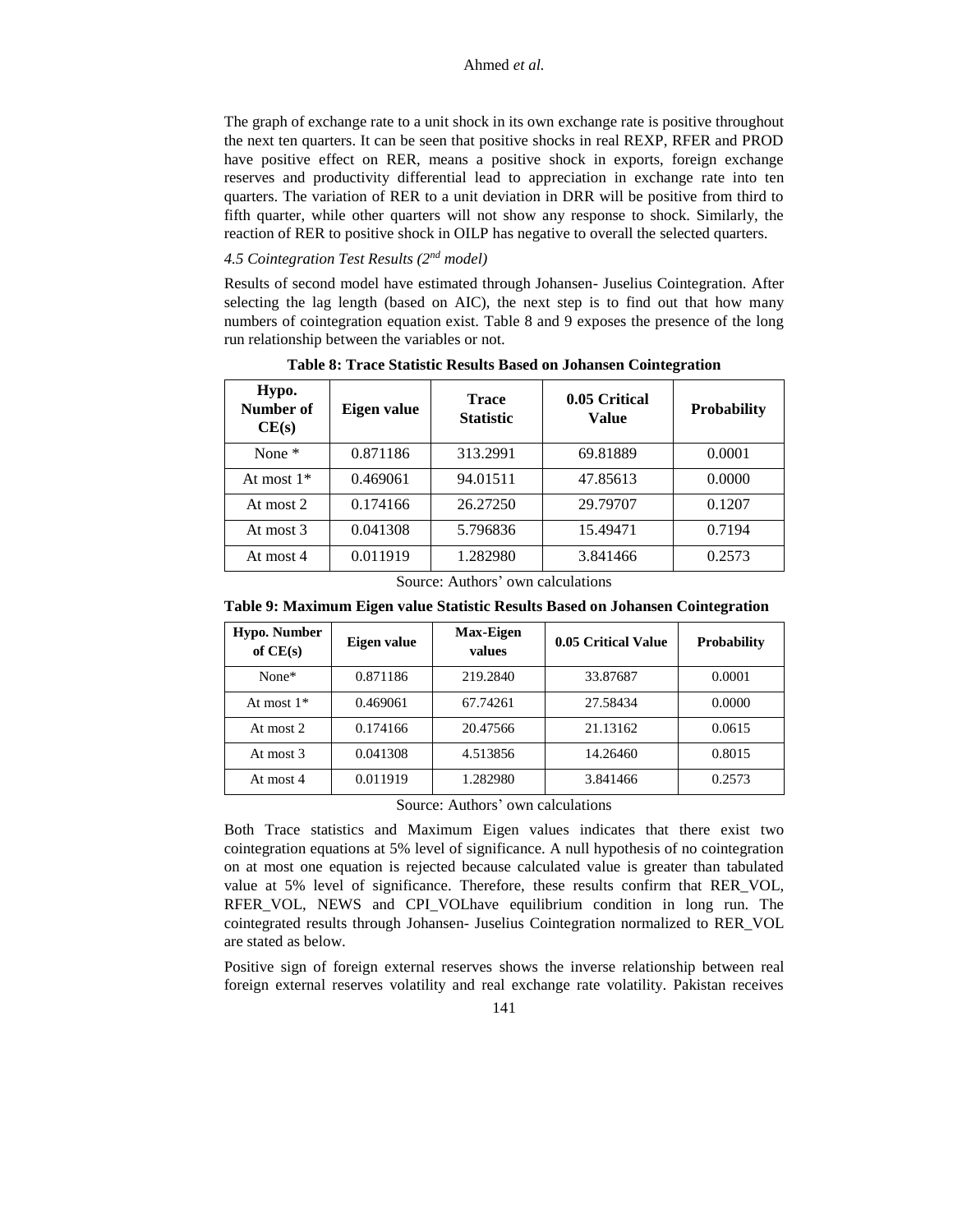loan, aid and grant from different developed countries that creates fluctuations in reserves. Moreover, gold and other assets of central bank like bond and certificates are bought and sold in international and domestic market to fulfill the gap of budget deficit. This fluctuation in reserves affects exchange rate and make it volatile. This result is consistent with Hviding (2004).

RER VOL<sub>t</sub>= -3.94E-05 +0.047 E-08 RFER VOL<sub>t</sub> -1.00 E-06 NEWS<sub>t</sub> +5.46E-07  $CPI$ <sub>t</sub> +0.0055 ROILP\_VOL<sub>t</sub>

T-statistics = [36.9070] [-4.22846] [8.05686] [14.9096]

Positive sign of NEWS showed that actual values of interest rate are less than expected value. Higher expectation means that investors are more volatile about their decision. So, this uncertain situation highly effect on exchange rate volatility as results suggested by Stancik (2006). Results of CPI volatility indicate higher the volatility in CPI, more volatility will be observed as results reported by Parker, M. (2014). Positive and significant oil price volatility results show that 1 percent increase in volatility of oil price, exchange rate leads to volatile about .0055 percent. This result matched with the study of Selmia et al. (2012), Ogundipe & Ogundipe (2013).

4.5.1 VECM Results

The ECM or speed of adjustment coefficient suggests that these variables converge towards its long run equilibrium level quarterly in a moderate speed after an oil price shock. These results were consistent with Aliyu (2009).

#### **Table 10: VECM result of 2nd Model**

| <b>Variable</b> | Coefficient | <b>Standard Error</b> | <b>T-Statistics</b> |
|-----------------|-------------|-----------------------|---------------------|
| ECT             | $-0.874250$ | 0.31891               | $-2.74140$          |

4.5.2 Impulse Response Function (IRF) 2nd Model Results

Graph of real exchange rate volatility to a unit shock in its own volatility is positive up to six quarter then it becomes negative in seventh quarter to shock. Exchange rate volatility converts negative to positive after seventh quarter. A positive shock in CPI volatility has positive effect on real exchange volatility up to ninth quarter but after this quarter, the positive shock will effect negatively on the volatility of exchange rate. The reaction of real exchange rate volatility to one standard deviation shock in News and foreign exchange reserves is negative and positive respectively throughout the tenth quarter. Shock in real exchange rate volatility has positive on oil price volatility until seven quarter but after this quarter, this shock has negative impact on oil price volatility.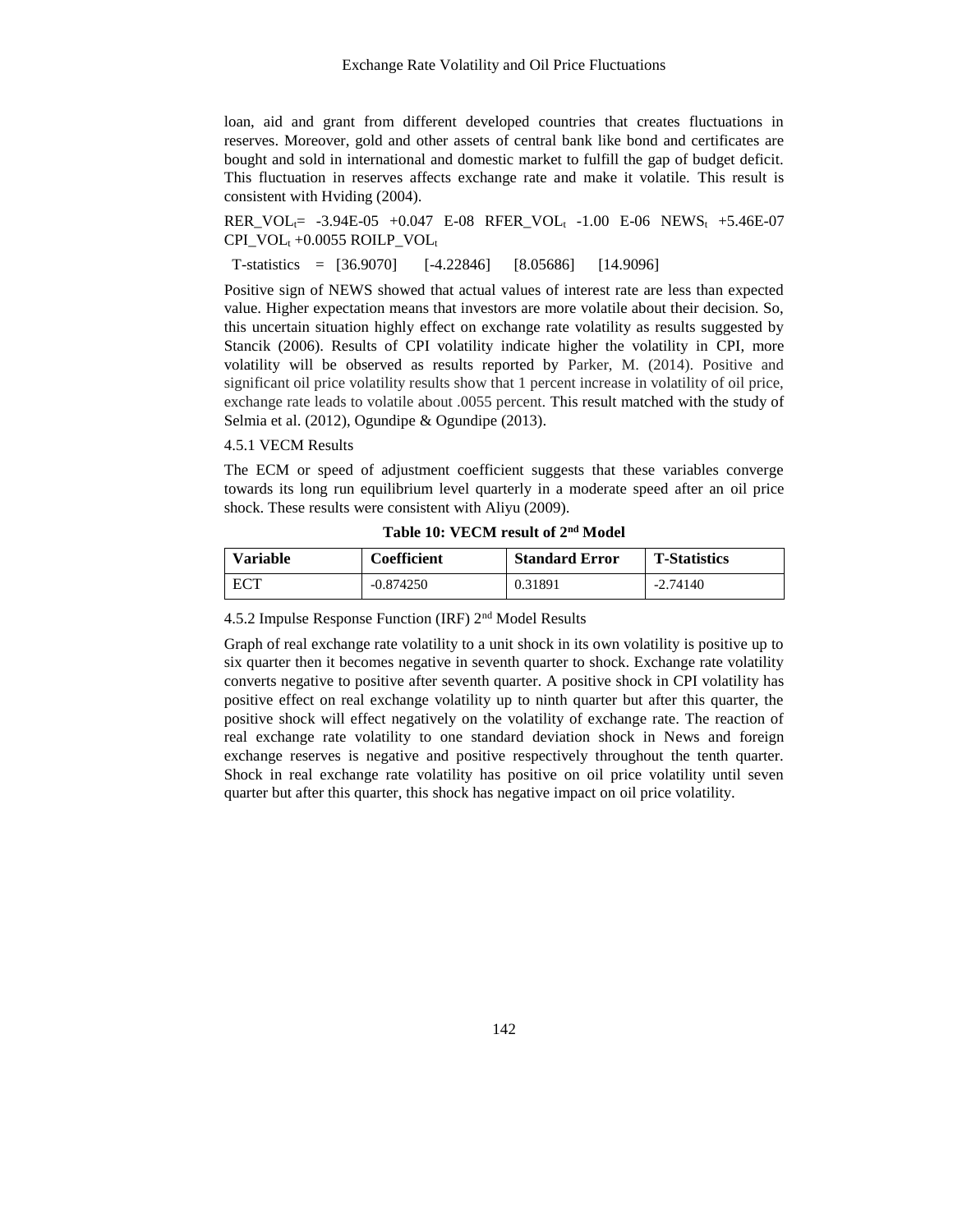

**Figure 6: Impulse Response Function Graphs (2nd Model)**

<sup>143</sup>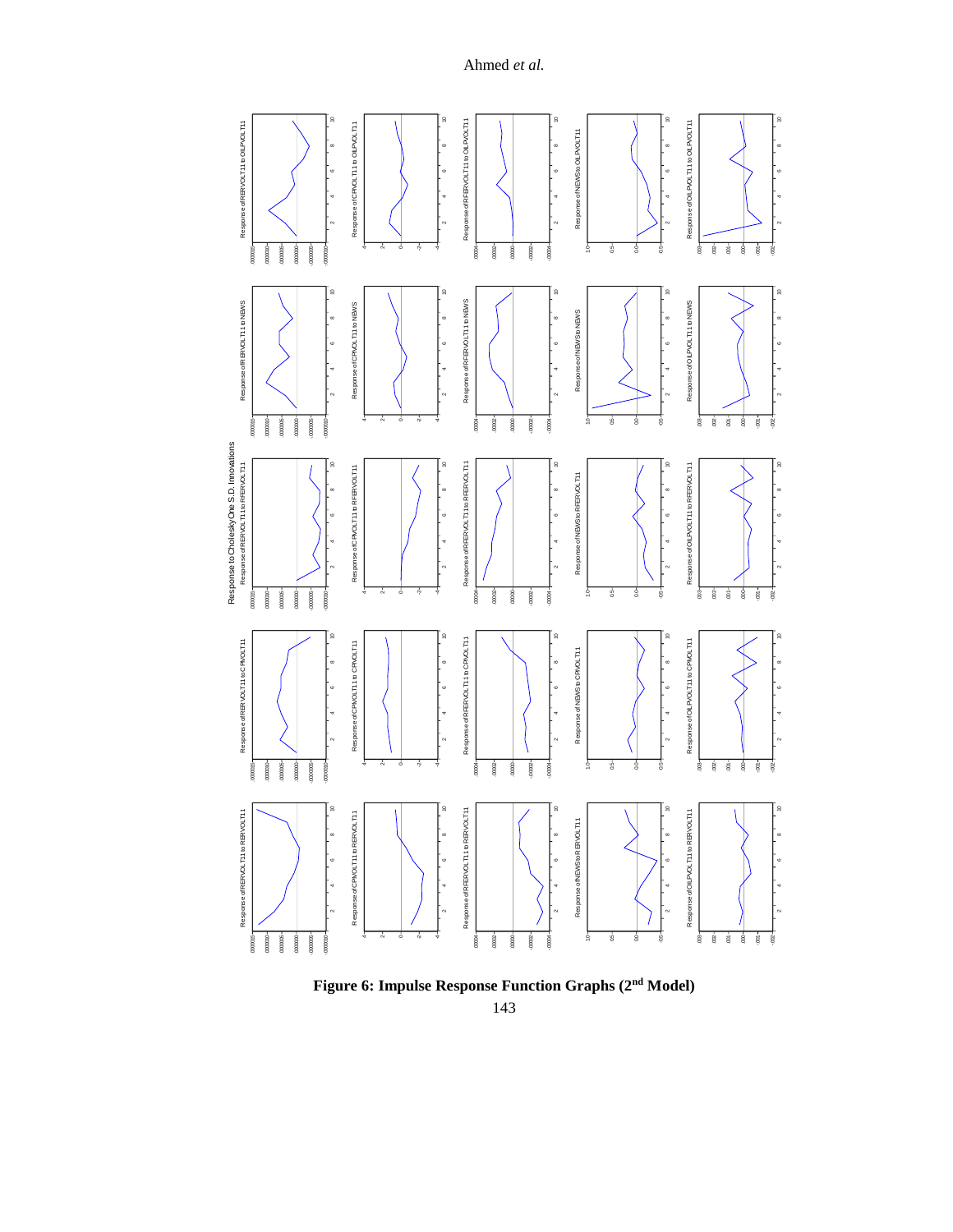# *4.6 OLS Results (3rd Model)*

OLS results show that NEWS and POL\_REG has not significant impact on real exchange rate volatility because their t- statistics are insignificant. On the other hand, positive sign of regime variable investigates that floating exchange rate experience more volatility in its regime as compare to managed floating exchange rate. Null hypothesis is rejected at 5% level of significance.

 $RER_VOL_1 = 1.89E-06-2.18E-07 DNEWS_t + 3.12E-06REG_t - 8.94E-07 POL_1EGG_t$ 

 $T-statistics = [-0.454299]$   $[5.755780]$   $[-1.538217]$ 

#### **5. Conclusions**

Pakistan experienced too much variation in crude oil prices in last decades. Importance of crude oil can be recognized from the fact that it uses in all the sectors of the economy. For this purpose, we focused on crude oil price and their volatilities. This study observes the impact of oil price volatility on exchange rate fluctuations and finds out the determinants that affect real exchange rate. For this purpose, we developed three models by using quarterly data from 1983Q1-2014Q4. This study applied different econometric techniques to capture the appropriate results. ADF test has used to test the stationarity of variables because this technique is considered the best technique to examine unit root. This test confirms that all the variables are integrated in order one. Volatility is measured through EGARCH  $(1, 1)$  as it is considered the best technique that restrains the power of non-negativity constraint. Lag length of all models is selected through AIC.

Results of EGARCH (1, 1) shows that negative shock in oil price and exchange rate have larger effect on their volatilities than positive shocks positive. On the other hand, negative news of foreign exchange reserves and CPI has not any impact on their volatilities. Based on the finding of Trace and Max Eigen statistics, first model results show the existence of long run relationship between the variables. Significant results of productivity differential, oil prices, exports and interest rate differential confirm that Balassa Samuelson, Dornbusch Model, Obstfeld Rogoff, and un-covered interest rate parity conditions are applicable in Pakistan. ECM suggests that all the variables in first model converge towards its long run equilibrium quarterly in moderate speed after an oil price shock or shock in other explanatory variables as reported by Asari (2011). On the other hand, second model confirms the results of Selmia et al. (2012) and Ogundipe  $\&$ Ogundipe (2013); states that oil price volatility positively effect on exchange rate volatility. Furthermore, other control variables like real foreign external reserves volatility, CPI volatility and NEWS also have significant impact on exchange rate variability. These results are suggested by Hviding (2004), Stancik (2006) and Parker, M. (2014). Another important finding regarding exchange rate regime is that during the period of floating exchange rate, exchange rate volatility remains low as compare to managed floating exchange rate.

IRF results depicted that the reaction of RER to a unit shock in RER is positive on exports, foreign exchange reserves and productivity differential, while it has a negative effect on oil price throughout the tenth quarters. Moreover, reaction of real exchange rate volatility to a unit shock in Real exchange rate volatility, NEWS and CPI volatility have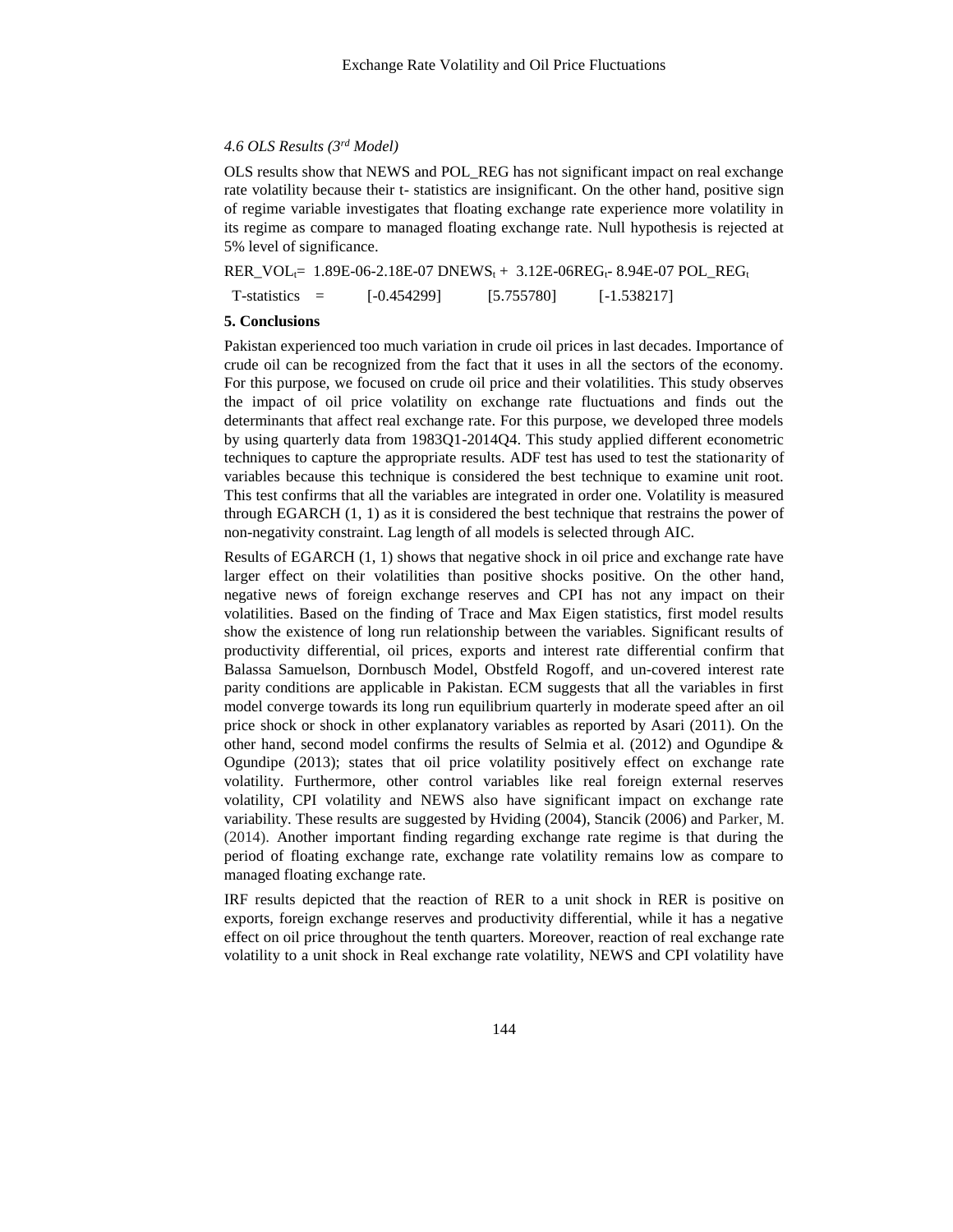positive while RFER volatility has negatively related to one standard deviation shock in real exchange rate volatility throughout the tenth quarters.

Pakistan has chosen as an oil importing country; future research can be made on cross sectional countries by using monthly data or daily data of variables. This study focused only one oil importing country, so future studies should be extended to oil exporting countries.

#### *5.1 Policy Implications*

Finally, some policy recommendations are drawn on the basis of results. Fluctuations in oil prices are the major cause for volatility in exchange rate. Government should not give subsidies on crude oil when oil price goes to decrease because it creates more volatility that directly hits investor's decision. Government should take serious steps to improve market efficiency and make sure that any variability in oil prices is essential and not negligible. Transparency should be improved in demand side and supply side that will help us dwindling the volatility of oil prices. Government should make stable economic policy to keep exchange rate and exchange rate volatility stable. Appreciation is healthier for a country but in case of Pakistan (where there are so many problems of energy crises that lowers the level of exports), it has less beneficial. On the other hand, depreciation has positive impact on a country but it also increase debt burden. Fiscal and monetary policy can play their role for the stability of exchange rate; fiscal policy can contribute by keeping away from large and volatile swings in the size of production and exports while monetary policy can play its role by ensuring that foreign external reserves and interest rate are stable with domestic price level. The burden of increased oil price should not shift to the consumers. Government should bear the expensed of increased oil prices itself in order to keep the domestic demand of oil stable. By ignoring the leverage effect of foreign exchange reserves volatility and CPI volatility, Government should be worried about negative shocks in oil price and exchange rate because negative shocks have larger effect on volatility than positive shock.

#### **REFERENCE**

Abrams, R. K. (1980). International Trade Flows Under Flexible Exchange Rates. *Economic Review*, *65*(3), 3-10.

Adeniyi, O., Omisakin, O., Yaqub, J., & Oyinlola, A. (2012). Oil Price-Exchange Rate Nexus in Nigeria: Further Evidence from an Oil Exporting Economy. *International Journal of Humanities and Social Science*, *2*(8), 113-121.

Adubi, A. A., & Okunmadewa, F. (1999). Price, Exchange Rate Volatility and Nigeria's Agriculture Trade Flows: A Dynamic Analysis. *African Economic Research Consortium, Research Paper,87*, 1-35.

Aghion, P., Bacchetta, P., Rancie, R., & Rogoff, K. (2009). Exchange Rate Volatility and Productivity Growth: The Role of Financial Development. *Journal of Monetary Economics*, *56(4)*, 494–513.

Ahmed, H. J., & Wadud, I. K. (2011). Role of Oil Price Shocks on Macro Economic Activities: An SVAR Approach to the Malaysian Economy and Monetary Responses. *Energy Policy*, *39*(12), 8062–8069.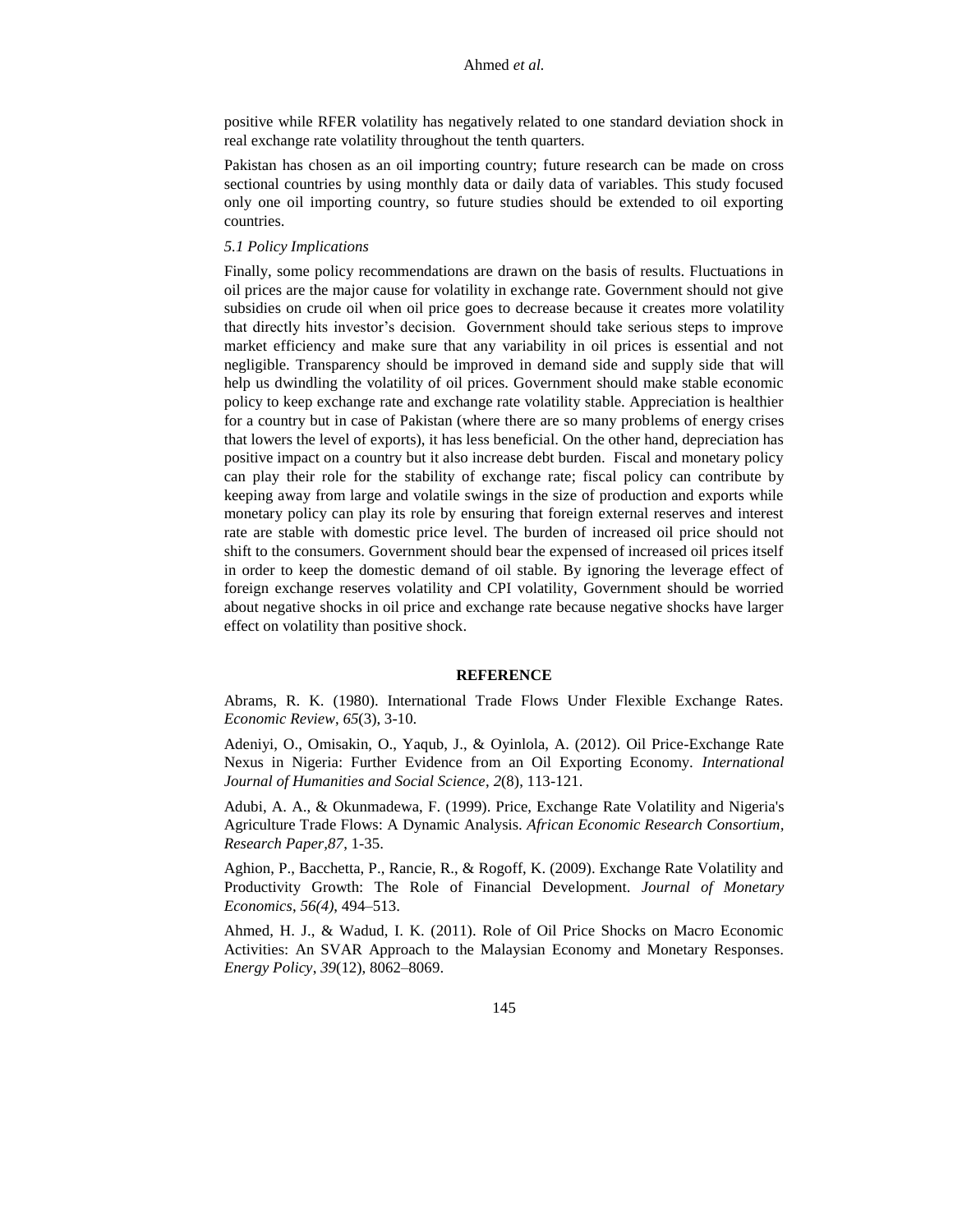Akram, Q. F. (2004). Oil Prices and Exchange Rates: Norwegian Evidence. *The Econometrics Journal*, *7*(2), 476 -504.

Aliyu, S. U. (2009*). Impact of Oil Price Shock and Exchange Rate Volatility on Economic Growth in Nigeria: An Empirical Investigation*. Munich Personal RePEc Archive, Paper No. 16319.

Asari, F. F., Baharuddin, N. S., Jusoh, N., Mohamad, Z., Shamsudin, N., & Jusoff, K. (2011). A Vector Error Correction Model (VECM) Approach in Explaining the Relationship Between Interest Rate and Inflation towards Exchange Rate Volatility in Malaysia. *World Applied Sciences Journal*, *12*(3), 49-56.

Azid, T., Jamil, M., & Kousar, A. (2005). Impact of Exchange Rate Volatility on Growth and Economic Performance: A Case Study of Pakistan, 1973–2003. *The Pakistan Development Review*, *44*(4), 749–775.

Babatunde, M. A. (2015). Oil price shocks and Exchange Rate in Nigeria. *International Journal of Energy Sector Management*, *9*(1), 2-19.

Bal, D. P., & Rath, B. N. (2015). Nonlinear Causality between Crude Oil Price and Exchange Rate. *Energy Economics*, *51*, 149- 156.

Basnet, H. C., & Upadhyaya, K. P. (2015). Impact of Oil Price Shocks on Output, Inflation and the Real Exchange Rate: Evidence from Selected ASEAN Countries. *Applied Economics*, 47 (29), 3078-3091.

Berument, M. H., Sahin, A., & Sahin, S. (2014). The Relative Effects of Crude Oil Price and Exchange Rate on Petroleum product prices: Evidence from a set of Northern Mediterranean countries. *Economic Modelling*, *42*, 243–249

Cheng , T.-Y., Weng , Y.-C., & Syu, S.-M. (2015). The Asymmetric Causal Relationship Research of Electricity Price, Exchange Rate and Oil Price-Takes Taiwan Area as an Example. *Journal of Statistics and Management Systems*, *18* (5), 463-484.

Calderon, C., & Kubota, M. (2009*). Does Higher Openness Cause More Real Exchange Rate Volatility?*Policy Research Working Papers, Paper No. 4896.

Corden, W. M. (1984). Booming Sector and Dutch Disease Economics: Survey and Consolidation. *Oxford Economic Papers*, 359-380.

Danmola, R. A. (2013). The Impact of Exchange Rate Volatility on the Macro Economic Variables in Nigeria. *European Scientific Journal*, 9(7), 1857- 7431.

Dornbusch, R. (1976). Expectations and Exchange Rate Dynamics. *Journal of Political Economy*, *84*(6), 1161-1176.

Egert, B. (2002). Estimating the Impact of the Balassa-Samuelson Effect on Inflation and the Real Exchange Rate during the Transition. *Economic Systems*, *26(1)*, 1-16.

Fowowe, B. (2014). Modelling the Oil Price–Exchange Rate Nexus for South Africa. *International Economics*, 140, 36–48.

Frenkel, J. A. (1981). Flexible Exchange Rates, Prices, and the Role of " News" : Lessons from the 1970s. *Journal of Political Economy*, *89*(4), 665-705.

Genc, E. G., & Artar, O. K. (2014). The Effect of Exchange Rates on Exports and Imports of Emerging Countries. *European Scientific Journal*, *10*(13), 128-141.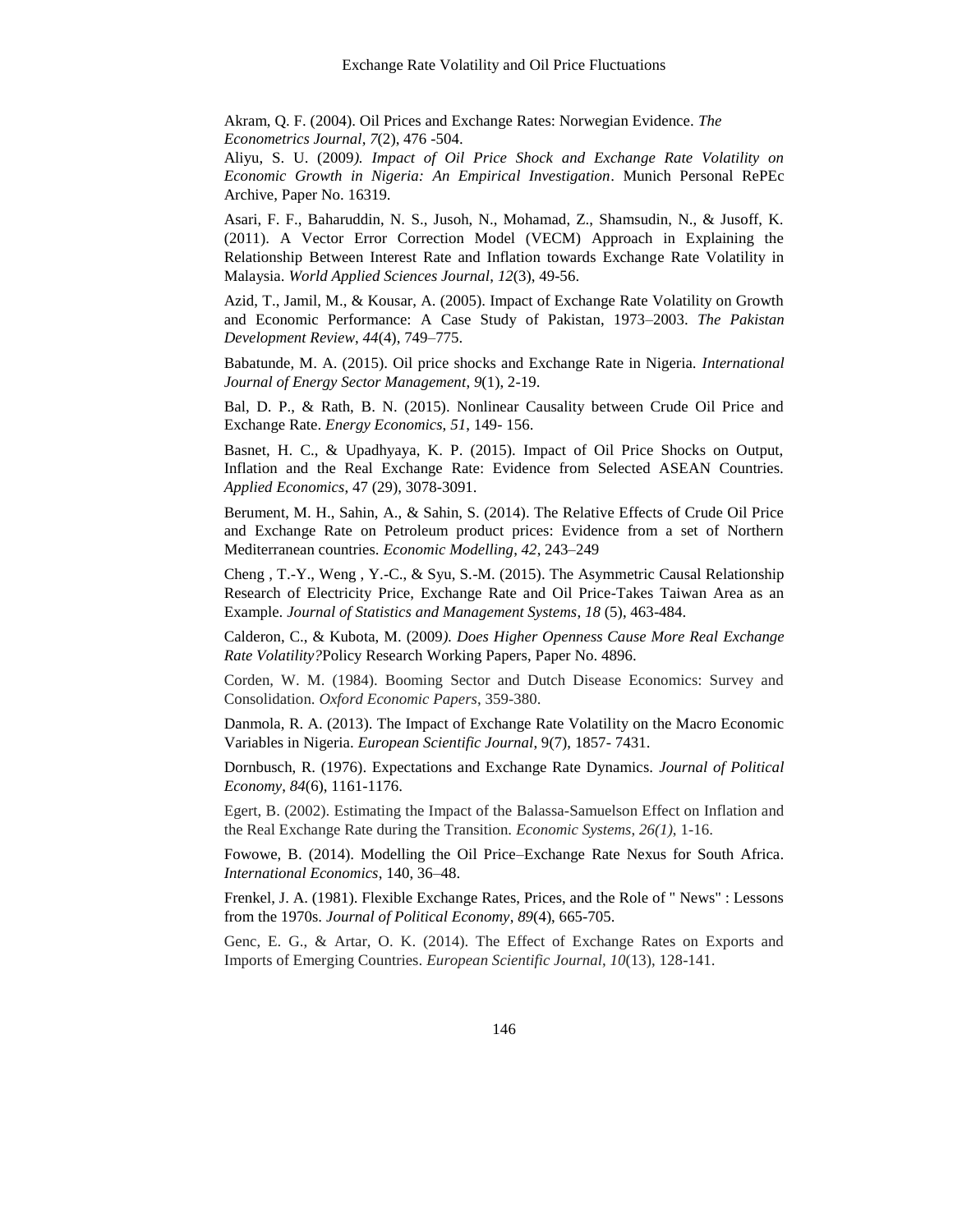Government of Pakistan, (2015). Economic Survey of Pakistan 2014 – 15, Federal Bureau of Statistics, Statistical Division.

Galati, G., & Ho, C. (2001). *Macroeconomic News and the Euro/Dollar Exchange Rate*. BIS Working Papers, Paper No. 105.

Hakkio, C. S. (1984). Exchange Rate Volatility and Federal Reserve Policy. *Economic Review (July, Aug.)*, 18-31, Federal Reserve Bank of Kansas City.

Hau, H. (2002). Real Exchange Rate Volatility and Economic Openness: Theory and Evidence. *Journal of money, Credit and Banking*, 34(3), 611-630.

Hilton, M. A. (1984). *Effect of Exchange Rate Uncertainity on German and U.S. Trade.* Ferderal Rerserve Bank of New York , 7-16.

Hviding, K., Nowak, M., & Ricci, L. A. (2004). *Can Higher Reserves Help Reduce Exchange Rate Volatility?*International Monetary Fund, Paper No. 189.

Izraf, M., & Aziz, A. (2009*). Oil Price & Exchange Rate: A Comparative Study between Net Oil Exporting and Net Oil Importing Countries*. In ESDS International Annual Conference, London.

Jamali, M. B., Shah, A., Soomro, H. J., Shafiq, K., & Shaikh, F.M. (2011). Oil Price Shocks: A Comparative Study on the Impacts in Purchasing Power in Pakistan. *Modern Applied Science*, *5*(2), 192- 203.

Javed, Z. H., & Farooq, M. (2009). Economic Growth and Exchange Rate Volatility in Case of Pakistan. *Pakistan Journal of Life and Social Sciences*, *7*(2), 112-118.

Jhingan, M. (2005). *Macroeconomics Theory* (10<sup>th</sup> Edition). Vrinda Publication Ltd, New-Delhi.

Jhingan, M. L. (2002). *Macro Economic Theory Delhi Vrinda Publications (P) Limited*. Delhi Vrinda Publications (P) Limited.

Khan, A. J., & Azim, P. (2013). One-Step-Ahead Forecastability of GARCH (1,1): A Comparative Analysis of USD- and PKR-Based ExchangeRate Volatilities. *The Lahore Journal of Economics*, *18*(1), 1–38.

Krugman, P. (1983). *Oil Shocks and Exchange Rate Dynamics*. In J. A. Frenkel, *Exchange Rates and International Macroeconomics* (259-284). University of Chicago Press.

Li, X., & Jing, Z. (2015). Research on the Trend of Yen Exchange Rate and International Crude oil Price Fluctuation Around Japan's Earthquake (Chapter in LISS 2013 - Proceedings of 3rd International Conference on Logistics, Informatics and Service Science). Springer Berlin Heidelberg, 915-920.

Manchev, T. (2009*). International Foreign Exchange Reserves*. Bulgarian National Bank.

Messe, R. F., & Rose, A. K. (1983). Nonlinear, Nonparametric, Nonessential Exchange Rate Estimation. *American Economic Review Papers and Proceedings*, *80*(2), 603-619.

Mordi, C. N. (2006). *Challenges of Exchange Rate Volatility in Economic Management in Nigeria.* Central Bank of Nigeria Bulletin, 30(3). 17-25.